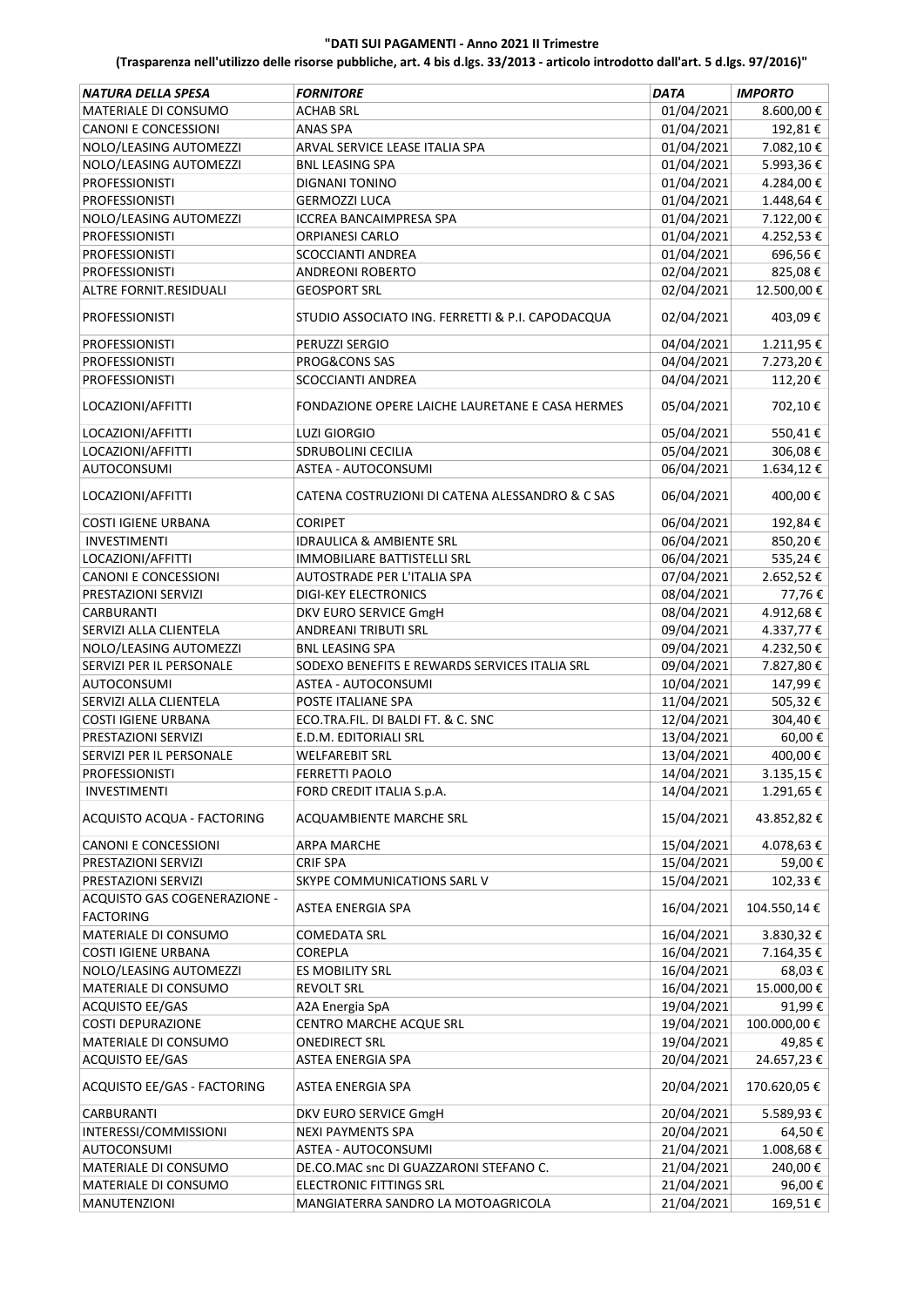| <b>NATURA DELLA SPESA</b>   | <b>FORNITORE</b>                                             | <b>DATA</b>              | <b>IMPORTO</b> |
|-----------------------------|--------------------------------------------------------------|--------------------------|----------------|
| <b>TELEFONICHE</b>          | <b>WIND TRE SPA</b>                                          | 21/04/2021               | 1.587,08€      |
| <b>AUTOCONSUMI</b>          | ASTEA - AUTOCONSUMI                                          | 23/04/2021               | 2.630,43€      |
| ACQUISTO EE/GAS             | A2A Energia SpA                                              | 26/04/2021               | 355,56€        |
| PRESTAZIONI SERVIZI         | <b>ABBREVIA SPA</b>                                          | 29/04/2021               | 236,00€        |
| MATERIALE DI CONSUMO        | <b>ACME SRL</b>                                              | 29/04/2021               | 3.420,00€      |
| <b>MANUTENZIONI</b>         | <b>ACQUANET SRL</b>                                          | 29/04/2021               | 7.123,33 €     |
| MATERIALE DI CONSUMO        | ALFA ENGINEER SUPPORT SRL                                    | 29/04/2021               | 2.244,00€      |
| <b>CANONI E CONCESSIONI</b> | <b>ANAS SPA</b>                                              | 29/04/2021               | 346,86€        |
| <b>COSTI IGIENE URBANA</b>  | ANCONAMBIENTE SPA                                            | 29/04/2021               | 1.916,80€      |
| MATERIALE DI CONSUMO        | ARS COMM SRL                                                 | 29/04/2021               | 340,00€        |
| PRESTAZIONI SERVIZI         | <b>AXITEA SPA</b>                                            | 29/04/2021               | 83,78€         |
| SERVIZI PER IL PERSONALE    | <b>BIOS CENTER SRL</b>                                       | 29/04/2021               | 3.970,00€      |
| <b>COSTI IGIENE URBANA</b>  | BREGA EUGENIO & C. S.R.L.                                    | 29/04/2021               | 150,00€        |
| PRESTAZIONI SERVIZI         | BT & T CONSULENZA S.R.L.                                     | 29/04/2021               | 2.100,00€      |
| PRESTAZIONI SERVIZI         | C.A.M. SAS DI MORRESI FAUSTO & C.                            | 29/04/2021               | 1.678,48€      |
| MATERIALE DI CONSUMO        | CAGI DI GALIMBERTI MARINA                                    | 29/04/2021               | 1.741,60€      |
| MATERIALE DI CONSUMO        | CAMBIELLI EDILFRIULI SPA                                     | 29/04/2021               | 680,97€        |
| MATERIALE DI CONSUMO        | CARLO CAGNONI SPA                                            | 29/04/2021               | 522,00€        |
| <b>MANUTENZIONI</b>         | <b>CATENA SERVICE SRL</b>                                    | 29/04/2021               | 350,00€        |
| MATERIALE DI CONSUMO        | CENTRO COMBUSTIBILI S.R.L.S                                  | 29/04/2021               | 252,00€        |
| MATERIALE DI CONSUMO        | CENTRO CONTENITORI PLASTICA SRL                              | 29/04/2021               | 565,00€        |
| <b>MANUTENZIONI</b>         | CHIACCHIERA GOMME SRL                                        | 29/04/2021               | 233,50€        |
| MATERIALE DI CONSUMO        | CHIAVI SERRATURE OSIMO SNC                                   | 29/04/2021               | 61,80€         |
| <b>MANUTENZIONI</b>         | CIMAF SNC DI CESARI & CESARETTI                              | 29/04/2021               | 960,00€        |
| INVESTIMENTI                | CO.M.A.R. SAS DI RAMAZZOTTI & C.                             | 29/04/2021               | 1.282,53€      |
| <b>MANUTENZIONI</b>         | COLOR MARCHE DI SENESI ENZO & C. SNC                         | 29/04/2021               | 13,94€         |
| MATERIALE DI CONSUMO        | <b>CONSULPROGETT SRL</b>                                     | 29/04/2021               | 1.500,00€      |
| PRESTAZIONI SERVIZI         | <b>CREDEMTEL SPA</b>                                         | 29/04/2021               | 236,35€        |
| MATERIALE DI CONSUMO        | <b>CRISTIANPACK SRL</b>                                      | 29/04/2021               | 1.389,34€      |
| MATERIALE DI CONSUMO        | <b>CSA SRL</b>                                               | 29/04/2021               | 897,00€        |
| MATERIALE DI CONSUMO        | DE.CO.MAC snc DI GUAZZARONI STEFANO C.                       | 29/04/2021               | 60,00€         |
| PRESTAZIONI SERVIZI         | DELOITTE & TOUCHE SPA                                        | 29/04/2021               | 8.650,00€      |
| MATERIALE DI CONSUMO        | <b>DELTA SEGNALETICA SRL</b>                                 | 29/04/2021               | 1.341,30€      |
| PRESTAZIONI SERVIZI         | <b>DOGMA SYSTEMS SRL</b>                                     | 29/04/2021               | 260,00€        |
| MATERIALE DI CONSUMO        | DORITEC DI STEFANO RESTA                                     | 29/04/2021               | 2.196,80€      |
| <b>INVESTIMENTI</b>         | E.C.M. SRL                                                   | 29/04/2021               | $6.000,00 \in$ |
| <b>COSTI IGIENE URBANA</b>  | <b>ECO CONSUL SURL</b>                                       | 29/04/2021               | 4.679,64 €     |
| MATERIALE DI CONSUMO        | <b>ECOSTUDIO SRL</b>                                         | 29/04/2021               | 2.250,00€      |
| MATERIALE DI CONSUMO        | EDIF SPA                                                     | 29/04/2021               | 821,00€        |
| MATERIALE DI CONSUMO        | EFFELLE SAS DI F. MONTECCHIANI & C.                          | 29/04/2021               | 1.512,25€      |
| MATERIALE DI CONSUMO        | ELETTRICA S.R.L.                                             | 29/04/2021               | 3.260,00 €     |
| MATERIALE DI CONSUMO        | ELETTROCHIMICA CECI SPA                                      | 29/04/2021               | 785,60€        |
| MATERIALE DI CONSUMO        | ELETTROMECCANICA FAGGIOLATI SRL                              | 29/04/2021               | 728,00€        |
| <b>MANUTENZIONI</b>         | ELLE SRL                                                     | 29/04/2021               | 1.153,88€      |
| MATERIALE DI CONSUMO        | ENDRESS HAUSER ITALIA SPA                                    | 29/04/2021               | 7.814,46€      |
| MATERIALE DI CONSUMO        | <b>ERREBIAN SPA</b>                                          | 29/04/2021               | 780,00€        |
| MATERIALE DI CONSUMO        | F.A.P.I. SRL                                                 | 29/04/2021               | 1.541,50€      |
| <b>MANUTENZIONI</b>         | F.LLI COLA SNC DI GENESIO IVANO FRANCESCO                    | 29/04/2021               | 56,66€         |
| SERVIZI PER IL PERSONALE    | FARM. CARDINALI SNC                                          | 29/04/2021               | 95,05€         |
| MATERIALE DI CONSUMO        | <b>FERRACUTI SRL</b>                                         | 29/04/2021               | 3.295,00€      |
| <b>MANUTENZIONI</b>         | FORK LIFT SERVICE SRL                                        | 29/04/2021               | 1.004,06€      |
| <b>COSTI IGIENE URBANA</b>  | FRANCINELLA ENRICO SRL                                       | 29/04/2021               | 635,85€        |
| <b>COSTI IGIENE URBANA</b>  | <b>FRANCIONI LUCIANO</b>                                     | 29/04/2021               | 985,80€        |
| MATERIALE DI CONSUMO        | <b>GENERALE CALCESTRUZZI SRL</b>                             | 29/04/2021               | 803,88€        |
| MATERIALE DI CONSUMO        | <b>GF RICAMBI SRL</b>                                        | 29/04/2021               | 120,94€        |
| MATERIALE DI CONSUMO        | <b>GIACCHETTA MARIO</b>                                      | 29/04/2021               | 856,80€        |
| NOLO/LEASING AUTOMEZZI      | GILMAR SRL                                                   | 29/04/2021               | 2.800,00 €     |
| MATERIALE DI CONSUMO        | GIOVANNI MAZZARINI SRL                                       | 29/04/2021               | 25,03€         |
|                             |                                                              |                          |                |
| MATERIALE DI CONSUMO        | <b>GOLMAR ADRIATICA SRL</b><br>GOMMAUTO DI PAOLUCCI & C. SNC | 29/04/2021<br>29/04/2021 | 1.466,60€      |
| <b>MANUTENZIONI</b>         |                                                              |                          | 2.292,17€      |
| MATERIALE DI CONSUMO        | <b>HACH LANGE SRL</b>                                        | 29/04/2021               | 1.009,85€      |
| MATERIALE DI CONSUMO        | HILTI ITALIA SPA                                             | 29/04/2021               | 299,00€        |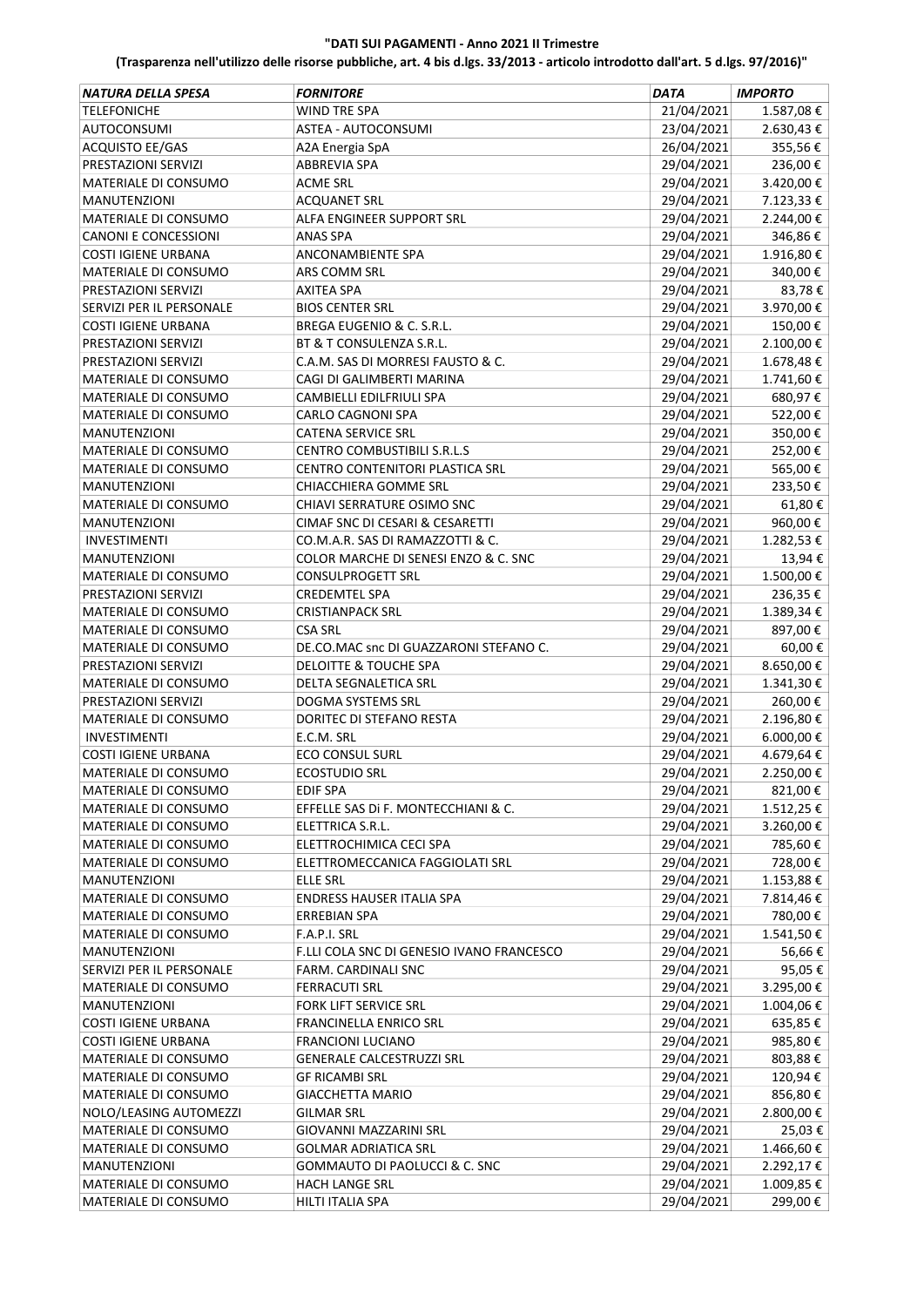| 29/04/2021<br>954,00€<br>PRESTAZIONI SERVIZI<br>Il Sole 24 Ore Spa<br>29/04/2021<br>27,56€<br>PRESTAZIONI SERVIZI<br><b>IMBALPLAST SRL</b><br>204,00€<br>29/04/2021<br>MATERIALE DI CONSUMO<br><b>IME SERVICE SRL</b><br>29/04/2021<br>2.100,00€<br>PRESTAZIONI SERVIZI<br><b>IMPRESA DI PULIZIE SABBATINI F. &amp; C SNC</b><br>29/04/2021<br>144,00€<br>MATERIALE DI CONSUMO<br><b>INTERSERVICE SRL</b><br>29/04/2021<br>825,00€<br><b>ITALAUTO 2 SRL</b><br><b>MANUTENZIONI</b><br>29/04/2021<br>1.917,50€<br>ITALSPURGO SRL UNIPERSONALE<br><b>MANUTENZIONI</b><br>29/04/2021<br>704,03€<br><b>KRATOS SRL</b><br>MATERIALE DI CONSUMO<br>29/04/2021<br>792,15€<br>L.P. FERRAMENTA di LUCA PRINCIPI<br><b>MANUTENZIONI</b><br>29/04/2021<br>645,23€<br>MATERIALE DI CONSUMO<br>LINDE GAS ITALIA SRL<br>4.330,30€<br><b>MANUTENZIONI</b><br>M.A.I.D. SRL<br>29/04/2021<br>1.163,75 €<br><b>MAC SRL</b><br>29/04/2021<br><b>MANUTENZIONI</b><br>MATERIALE DI CONSUMO<br>29/04/2021<br>1.025,00€<br>MACPLAST S.R.L. UNIPERSONALE<br>29/04/2021<br>383,00€<br><b>MANUTENZIONI</b><br><b>MARIANI SRL</b><br>29/04/2021<br>409,32€<br>MATERIALE DI CONSUMO<br>MARINELLI PAOLO & C. SNC<br>MATERIALE DI CONSUMO<br><b>MGA AUTOMATION SRL</b><br>29/04/2021<br>9.500,00€<br>MORETTI ANTONIO & C. SNC<br>29/04/2021<br>7.220,60€<br><b>MANUTENZIONI</b><br>29/04/2021<br>1.408,50€<br><b>MANUTENZIONI</b><br><b>MOVITEC SRL</b><br>509,10€<br><b>MTB SRLS</b><br>29/04/2021<br>PRESTAZIONI SERVIZI<br>29/04/2021<br>36,31€<br>NASUTI ELETTRONICA SURL<br><b>MANUTENZIONI</b><br>29/04/2021<br>108,50€<br>MATERIALE DI CONSUMO<br>NASUTI ELETTRONICA SURL<br>120,00€<br>NETOIP.COM SRL<br>29/04/2021<br><b>TELEFONICHE</b><br>750,00€<br><b>NEW WELD TECHNOLOGY SRL</b><br>29/04/2021<br>MATERIALE DI CONSUMO<br>2.863,24€<br>MATERIALE DI CONSUMO<br>NUOVA SAPI SRL<br>29/04/2021<br>MATERIALE DI CONSUMO<br>NUOVA TECNICA DI CARNEVALI & C. SNC<br>29/04/2021<br>1.780,00€<br>29/04/2021<br>2.623,18€<br>MATERIALE DI CONSUMO<br>OFFICINE RIGAMONTI SPA<br>29/04/2021<br>99,60€<br>MATERIALE DI CONSUMO<br><b>ONEDIRECT SRL</b><br>29/04/2021<br>2.750,00€<br>PRESTAZIONI SERVIZI<br>OPTIMA SRL<br>29/04/2021<br>1.200,00€<br>PRESTAZIONI SERVIZI<br>OSIMO SERVIZI SPA<br>29/04/2021<br>1.195,00€<br><b>MANUTENZIONI</b><br>PARADIGMA DI MASSIMO PIERMARIA<br>29/04/2021<br>PAVONI ROSSANO SRL<br>1.500,00€<br><b>COSTI IGIENE URBANA</b><br>29/04/2021<br>PESARESI RENATO SRL UNIPERSONALE<br>24,29€<br><b>MANUTENZIONI</b><br>29/04/2021<br>925,00€<br>PESARESI RENATO SRL UNIPERSONALE<br><b>MATERIALE DI CONSUMO</b><br>29/04/2021<br>2.517,80€<br>MATERIALE DI CONSUMO<br>PIETRO FIORENTINI SPA<br>PRESTAZIONI SERVIZI<br>29/04/2021<br>1.550,00€<br>PRESSCOM SRL<br>3.650,00€<br>LOCAZIONI/AFFITTI<br>PRISMA IMMOBILIARE SRL<br>29/04/2021<br>9.097,05€<br>NOLO/LEASING AUTOMEZZI<br>PROGRAM DI AUTONOLEGGIO FIORENTINO SRL<br>29/04/2021<br>29/04/2021<br>1.834,71€<br>MATERIALE DI CONSUMO<br><b>PSP SRL</b><br>29/04/2021<br>84,00€<br>MATERIALE DI CONSUMO<br>PUNTO VERDE OSIMO SRL<br>29/04/2021<br>3.077,00 €<br>MATERIALE DI CONSUMO<br><b>RACI SRL</b><br>29/04/2021<br>645,87€<br>MATERIALE DI CONSUMO<br><b>RAVETTI SRL</b><br>29/04/2021<br>24,59€<br>RECAR DI SEVERINI ARMANDO SNC<br>PRESTAZIONI SERVIZI<br>29/04/2021<br>4.217,48€<br>MATERIALE DI CONSUMO<br>REMATARLAZZI SPA<br>29/04/2021<br>RUBINETTERIE BRESCIANE BONOMI SPA<br>2.064,10€<br>MATERIALE DI CONSUMO<br>29/04/2021<br>2.700,00€<br>MATERIALE DI CONSUMO<br>SAFETY WORK S.R.L.<br>29/04/2021<br>3.913,51€<br>MATERIALE DI CONSUMO<br><b>SIOS SRL</b><br>29/04/2021<br>1.500,00€<br>PRESTAZIONI SERVIZI<br><b>SMARTITALY SRL</b><br>29/04/2021<br>451,87€<br>MANUTENZIONI<br>STACCHIETTI SERVICE SRL<br>29/04/2021<br>3.073,28€<br><b>TELEFONICHE</b><br><b>TIM SPA</b><br>29/04/2021<br>264,00€<br><b>TELEFONICHE</b><br><b>TIM SPA</b><br>29/04/2021<br>1.875,40€<br><b>COSTI IGIENE URBANA</b><br>TM SERVIZI ECOLOGICI SRL<br>29/04/2021<br>146,92€<br><b>TRASPORTI</b><br>TNT GLOBAL EXPRESS SPA<br>29/04/2021<br>TORCIANTI SAS DI TORCIANTI NAZZARENO & C.<br>422,50€<br>MATERIALE DI CONSUMO<br>29/04/2021<br>TRASPORTI ECOLOGICI CIRIONI ARDUINO SRL<br>640,62€<br><b>COSTI IGIENE URBANA</b><br>29/04/2021<br>1.503,50€<br><b>TRASPORTI</b><br><b>TRK SRL</b><br>29/04/2021<br>3.005,00€<br>PRESTAZIONI SERVIZI<br>VEDETTA 2 MONDIALPOL SPA<br>29/04/2021<br>MATERIALE DI CONSUMO<br><b>WURTH SRL</b><br>1.059,20€<br>29/04/2021<br>1.965,00€<br><b>MANUTENZIONI</b><br>Z.P.Z. MACCHINE AGRICOLE SRL<br>30/04/2021<br>5.220,00€<br>MANUTENZIONI - FACTORING<br><b>ACQUANET SRL</b><br>30/04/2021<br>COSTI IGIENE URBANA - FACTORING   AIMAG SPA<br>13.616,94€<br>30/04/2021<br>511,41€<br>NOLO/LEASING AUTOMEZZI<br>ALD AUTOMOTIVE ITALIA SRL | NATURA DELLA SPESA | <b>FORNITORE</b> | DATA | <b>IMPORTO</b> |
|--------------------------------------------------------------------------------------------------------------------------------------------------------------------------------------------------------------------------------------------------------------------------------------------------------------------------------------------------------------------------------------------------------------------------------------------------------------------------------------------------------------------------------------------------------------------------------------------------------------------------------------------------------------------------------------------------------------------------------------------------------------------------------------------------------------------------------------------------------------------------------------------------------------------------------------------------------------------------------------------------------------------------------------------------------------------------------------------------------------------------------------------------------------------------------------------------------------------------------------------------------------------------------------------------------------------------------------------------------------------------------------------------------------------------------------------------------------------------------------------------------------------------------------------------------------------------------------------------------------------------------------------------------------------------------------------------------------------------------------------------------------------------------------------------------------------------------------------------------------------------------------------------------------------------------------------------------------------------------------------------------------------------------------------------------------------------------------------------------------------------------------------------------------------------------------------------------------------------------------------------------------------------------------------------------------------------------------------------------------------------------------------------------------------------------------------------------------------------------------------------------------------------------------------------------------------------------------------------------------------------------------------------------------------------------------------------------------------------------------------------------------------------------------------------------------------------------------------------------------------------------------------------------------------------------------------------------------------------------------------------------------------------------------------------------------------------------------------------------------------------------------------------------------------------------------------------------------------------------------------------------------------------------------------------------------------------------------------------------------------------------------------------------------------------------------------------------------------------------------------------------------------------------------------------------------------------------------------------------------------------------------------------------------------------------------------------------------------------------------------------------------------------------------------------------------------------------------------------------------------------------------------------------------------------------------------------------------------------------------------------------------------------------------------------------------------------------------------------------------------------------------------------------------------------------------------------------------------------------------------------------------------------------------------------------------------------------------------------------------------------------------------------------------------------------------------------------------------------------------------------------------------------------------------------------------------------------------------------------------------------------------------------------------------------------------------------------------------------------------------------------------------------------------------------------------------------------------|--------------------|------------------|------|----------------|
|                                                                                                                                                                                                                                                                                                                                                                                                                                                                                                                                                                                                                                                                                                                                                                                                                                                                                                                                                                                                                                                                                                                                                                                                                                                                                                                                                                                                                                                                                                                                                                                                                                                                                                                                                                                                                                                                                                                                                                                                                                                                                                                                                                                                                                                                                                                                                                                                                                                                                                                                                                                                                                                                                                                                                                                                                                                                                                                                                                                                                                                                                                                                                                                                                                                                                                                                                                                                                                                                                                                                                                                                                                                                                                                                                                                                                                                                                                                                                                                                                                                                                                                                                                                                                                                                                                                                                                                                                                                                                                                                                                                                                                                                                                                                                                                                                                      |                    |                  |      |                |
|                                                                                                                                                                                                                                                                                                                                                                                                                                                                                                                                                                                                                                                                                                                                                                                                                                                                                                                                                                                                                                                                                                                                                                                                                                                                                                                                                                                                                                                                                                                                                                                                                                                                                                                                                                                                                                                                                                                                                                                                                                                                                                                                                                                                                                                                                                                                                                                                                                                                                                                                                                                                                                                                                                                                                                                                                                                                                                                                                                                                                                                                                                                                                                                                                                                                                                                                                                                                                                                                                                                                                                                                                                                                                                                                                                                                                                                                                                                                                                                                                                                                                                                                                                                                                                                                                                                                                                                                                                                                                                                                                                                                                                                                                                                                                                                                                                      |                    |                  |      |                |
|                                                                                                                                                                                                                                                                                                                                                                                                                                                                                                                                                                                                                                                                                                                                                                                                                                                                                                                                                                                                                                                                                                                                                                                                                                                                                                                                                                                                                                                                                                                                                                                                                                                                                                                                                                                                                                                                                                                                                                                                                                                                                                                                                                                                                                                                                                                                                                                                                                                                                                                                                                                                                                                                                                                                                                                                                                                                                                                                                                                                                                                                                                                                                                                                                                                                                                                                                                                                                                                                                                                                                                                                                                                                                                                                                                                                                                                                                                                                                                                                                                                                                                                                                                                                                                                                                                                                                                                                                                                                                                                                                                                                                                                                                                                                                                                                                                      |                    |                  |      |                |
|                                                                                                                                                                                                                                                                                                                                                                                                                                                                                                                                                                                                                                                                                                                                                                                                                                                                                                                                                                                                                                                                                                                                                                                                                                                                                                                                                                                                                                                                                                                                                                                                                                                                                                                                                                                                                                                                                                                                                                                                                                                                                                                                                                                                                                                                                                                                                                                                                                                                                                                                                                                                                                                                                                                                                                                                                                                                                                                                                                                                                                                                                                                                                                                                                                                                                                                                                                                                                                                                                                                                                                                                                                                                                                                                                                                                                                                                                                                                                                                                                                                                                                                                                                                                                                                                                                                                                                                                                                                                                                                                                                                                                                                                                                                                                                                                                                      |                    |                  |      |                |
|                                                                                                                                                                                                                                                                                                                                                                                                                                                                                                                                                                                                                                                                                                                                                                                                                                                                                                                                                                                                                                                                                                                                                                                                                                                                                                                                                                                                                                                                                                                                                                                                                                                                                                                                                                                                                                                                                                                                                                                                                                                                                                                                                                                                                                                                                                                                                                                                                                                                                                                                                                                                                                                                                                                                                                                                                                                                                                                                                                                                                                                                                                                                                                                                                                                                                                                                                                                                                                                                                                                                                                                                                                                                                                                                                                                                                                                                                                                                                                                                                                                                                                                                                                                                                                                                                                                                                                                                                                                                                                                                                                                                                                                                                                                                                                                                                                      |                    |                  |      |                |
|                                                                                                                                                                                                                                                                                                                                                                                                                                                                                                                                                                                                                                                                                                                                                                                                                                                                                                                                                                                                                                                                                                                                                                                                                                                                                                                                                                                                                                                                                                                                                                                                                                                                                                                                                                                                                                                                                                                                                                                                                                                                                                                                                                                                                                                                                                                                                                                                                                                                                                                                                                                                                                                                                                                                                                                                                                                                                                                                                                                                                                                                                                                                                                                                                                                                                                                                                                                                                                                                                                                                                                                                                                                                                                                                                                                                                                                                                                                                                                                                                                                                                                                                                                                                                                                                                                                                                                                                                                                                                                                                                                                                                                                                                                                                                                                                                                      |                    |                  |      |                |
|                                                                                                                                                                                                                                                                                                                                                                                                                                                                                                                                                                                                                                                                                                                                                                                                                                                                                                                                                                                                                                                                                                                                                                                                                                                                                                                                                                                                                                                                                                                                                                                                                                                                                                                                                                                                                                                                                                                                                                                                                                                                                                                                                                                                                                                                                                                                                                                                                                                                                                                                                                                                                                                                                                                                                                                                                                                                                                                                                                                                                                                                                                                                                                                                                                                                                                                                                                                                                                                                                                                                                                                                                                                                                                                                                                                                                                                                                                                                                                                                                                                                                                                                                                                                                                                                                                                                                                                                                                                                                                                                                                                                                                                                                                                                                                                                                                      |                    |                  |      |                |
|                                                                                                                                                                                                                                                                                                                                                                                                                                                                                                                                                                                                                                                                                                                                                                                                                                                                                                                                                                                                                                                                                                                                                                                                                                                                                                                                                                                                                                                                                                                                                                                                                                                                                                                                                                                                                                                                                                                                                                                                                                                                                                                                                                                                                                                                                                                                                                                                                                                                                                                                                                                                                                                                                                                                                                                                                                                                                                                                                                                                                                                                                                                                                                                                                                                                                                                                                                                                                                                                                                                                                                                                                                                                                                                                                                                                                                                                                                                                                                                                                                                                                                                                                                                                                                                                                                                                                                                                                                                                                                                                                                                                                                                                                                                                                                                                                                      |                    |                  |      |                |
|                                                                                                                                                                                                                                                                                                                                                                                                                                                                                                                                                                                                                                                                                                                                                                                                                                                                                                                                                                                                                                                                                                                                                                                                                                                                                                                                                                                                                                                                                                                                                                                                                                                                                                                                                                                                                                                                                                                                                                                                                                                                                                                                                                                                                                                                                                                                                                                                                                                                                                                                                                                                                                                                                                                                                                                                                                                                                                                                                                                                                                                                                                                                                                                                                                                                                                                                                                                                                                                                                                                                                                                                                                                                                                                                                                                                                                                                                                                                                                                                                                                                                                                                                                                                                                                                                                                                                                                                                                                                                                                                                                                                                                                                                                                                                                                                                                      |                    |                  |      |                |
|                                                                                                                                                                                                                                                                                                                                                                                                                                                                                                                                                                                                                                                                                                                                                                                                                                                                                                                                                                                                                                                                                                                                                                                                                                                                                                                                                                                                                                                                                                                                                                                                                                                                                                                                                                                                                                                                                                                                                                                                                                                                                                                                                                                                                                                                                                                                                                                                                                                                                                                                                                                                                                                                                                                                                                                                                                                                                                                                                                                                                                                                                                                                                                                                                                                                                                                                                                                                                                                                                                                                                                                                                                                                                                                                                                                                                                                                                                                                                                                                                                                                                                                                                                                                                                                                                                                                                                                                                                                                                                                                                                                                                                                                                                                                                                                                                                      |                    |                  |      |                |
|                                                                                                                                                                                                                                                                                                                                                                                                                                                                                                                                                                                                                                                                                                                                                                                                                                                                                                                                                                                                                                                                                                                                                                                                                                                                                                                                                                                                                                                                                                                                                                                                                                                                                                                                                                                                                                                                                                                                                                                                                                                                                                                                                                                                                                                                                                                                                                                                                                                                                                                                                                                                                                                                                                                                                                                                                                                                                                                                                                                                                                                                                                                                                                                                                                                                                                                                                                                                                                                                                                                                                                                                                                                                                                                                                                                                                                                                                                                                                                                                                                                                                                                                                                                                                                                                                                                                                                                                                                                                                                                                                                                                                                                                                                                                                                                                                                      |                    |                  |      |                |
|                                                                                                                                                                                                                                                                                                                                                                                                                                                                                                                                                                                                                                                                                                                                                                                                                                                                                                                                                                                                                                                                                                                                                                                                                                                                                                                                                                                                                                                                                                                                                                                                                                                                                                                                                                                                                                                                                                                                                                                                                                                                                                                                                                                                                                                                                                                                                                                                                                                                                                                                                                                                                                                                                                                                                                                                                                                                                                                                                                                                                                                                                                                                                                                                                                                                                                                                                                                                                                                                                                                                                                                                                                                                                                                                                                                                                                                                                                                                                                                                                                                                                                                                                                                                                                                                                                                                                                                                                                                                                                                                                                                                                                                                                                                                                                                                                                      |                    |                  |      |                |
|                                                                                                                                                                                                                                                                                                                                                                                                                                                                                                                                                                                                                                                                                                                                                                                                                                                                                                                                                                                                                                                                                                                                                                                                                                                                                                                                                                                                                                                                                                                                                                                                                                                                                                                                                                                                                                                                                                                                                                                                                                                                                                                                                                                                                                                                                                                                                                                                                                                                                                                                                                                                                                                                                                                                                                                                                                                                                                                                                                                                                                                                                                                                                                                                                                                                                                                                                                                                                                                                                                                                                                                                                                                                                                                                                                                                                                                                                                                                                                                                                                                                                                                                                                                                                                                                                                                                                                                                                                                                                                                                                                                                                                                                                                                                                                                                                                      |                    |                  |      |                |
|                                                                                                                                                                                                                                                                                                                                                                                                                                                                                                                                                                                                                                                                                                                                                                                                                                                                                                                                                                                                                                                                                                                                                                                                                                                                                                                                                                                                                                                                                                                                                                                                                                                                                                                                                                                                                                                                                                                                                                                                                                                                                                                                                                                                                                                                                                                                                                                                                                                                                                                                                                                                                                                                                                                                                                                                                                                                                                                                                                                                                                                                                                                                                                                                                                                                                                                                                                                                                                                                                                                                                                                                                                                                                                                                                                                                                                                                                                                                                                                                                                                                                                                                                                                                                                                                                                                                                                                                                                                                                                                                                                                                                                                                                                                                                                                                                                      |                    |                  |      |                |
|                                                                                                                                                                                                                                                                                                                                                                                                                                                                                                                                                                                                                                                                                                                                                                                                                                                                                                                                                                                                                                                                                                                                                                                                                                                                                                                                                                                                                                                                                                                                                                                                                                                                                                                                                                                                                                                                                                                                                                                                                                                                                                                                                                                                                                                                                                                                                                                                                                                                                                                                                                                                                                                                                                                                                                                                                                                                                                                                                                                                                                                                                                                                                                                                                                                                                                                                                                                                                                                                                                                                                                                                                                                                                                                                                                                                                                                                                                                                                                                                                                                                                                                                                                                                                                                                                                                                                                                                                                                                                                                                                                                                                                                                                                                                                                                                                                      |                    |                  |      |                |
|                                                                                                                                                                                                                                                                                                                                                                                                                                                                                                                                                                                                                                                                                                                                                                                                                                                                                                                                                                                                                                                                                                                                                                                                                                                                                                                                                                                                                                                                                                                                                                                                                                                                                                                                                                                                                                                                                                                                                                                                                                                                                                                                                                                                                                                                                                                                                                                                                                                                                                                                                                                                                                                                                                                                                                                                                                                                                                                                                                                                                                                                                                                                                                                                                                                                                                                                                                                                                                                                                                                                                                                                                                                                                                                                                                                                                                                                                                                                                                                                                                                                                                                                                                                                                                                                                                                                                                                                                                                                                                                                                                                                                                                                                                                                                                                                                                      |                    |                  |      |                |
|                                                                                                                                                                                                                                                                                                                                                                                                                                                                                                                                                                                                                                                                                                                                                                                                                                                                                                                                                                                                                                                                                                                                                                                                                                                                                                                                                                                                                                                                                                                                                                                                                                                                                                                                                                                                                                                                                                                                                                                                                                                                                                                                                                                                                                                                                                                                                                                                                                                                                                                                                                                                                                                                                                                                                                                                                                                                                                                                                                                                                                                                                                                                                                                                                                                                                                                                                                                                                                                                                                                                                                                                                                                                                                                                                                                                                                                                                                                                                                                                                                                                                                                                                                                                                                                                                                                                                                                                                                                                                                                                                                                                                                                                                                                                                                                                                                      |                    |                  |      |                |
|                                                                                                                                                                                                                                                                                                                                                                                                                                                                                                                                                                                                                                                                                                                                                                                                                                                                                                                                                                                                                                                                                                                                                                                                                                                                                                                                                                                                                                                                                                                                                                                                                                                                                                                                                                                                                                                                                                                                                                                                                                                                                                                                                                                                                                                                                                                                                                                                                                                                                                                                                                                                                                                                                                                                                                                                                                                                                                                                                                                                                                                                                                                                                                                                                                                                                                                                                                                                                                                                                                                                                                                                                                                                                                                                                                                                                                                                                                                                                                                                                                                                                                                                                                                                                                                                                                                                                                                                                                                                                                                                                                                                                                                                                                                                                                                                                                      |                    |                  |      |                |
|                                                                                                                                                                                                                                                                                                                                                                                                                                                                                                                                                                                                                                                                                                                                                                                                                                                                                                                                                                                                                                                                                                                                                                                                                                                                                                                                                                                                                                                                                                                                                                                                                                                                                                                                                                                                                                                                                                                                                                                                                                                                                                                                                                                                                                                                                                                                                                                                                                                                                                                                                                                                                                                                                                                                                                                                                                                                                                                                                                                                                                                                                                                                                                                                                                                                                                                                                                                                                                                                                                                                                                                                                                                                                                                                                                                                                                                                                                                                                                                                                                                                                                                                                                                                                                                                                                                                                                                                                                                                                                                                                                                                                                                                                                                                                                                                                                      |                    |                  |      |                |
|                                                                                                                                                                                                                                                                                                                                                                                                                                                                                                                                                                                                                                                                                                                                                                                                                                                                                                                                                                                                                                                                                                                                                                                                                                                                                                                                                                                                                                                                                                                                                                                                                                                                                                                                                                                                                                                                                                                                                                                                                                                                                                                                                                                                                                                                                                                                                                                                                                                                                                                                                                                                                                                                                                                                                                                                                                                                                                                                                                                                                                                                                                                                                                                                                                                                                                                                                                                                                                                                                                                                                                                                                                                                                                                                                                                                                                                                                                                                                                                                                                                                                                                                                                                                                                                                                                                                                                                                                                                                                                                                                                                                                                                                                                                                                                                                                                      |                    |                  |      |                |
|                                                                                                                                                                                                                                                                                                                                                                                                                                                                                                                                                                                                                                                                                                                                                                                                                                                                                                                                                                                                                                                                                                                                                                                                                                                                                                                                                                                                                                                                                                                                                                                                                                                                                                                                                                                                                                                                                                                                                                                                                                                                                                                                                                                                                                                                                                                                                                                                                                                                                                                                                                                                                                                                                                                                                                                                                                                                                                                                                                                                                                                                                                                                                                                                                                                                                                                                                                                                                                                                                                                                                                                                                                                                                                                                                                                                                                                                                                                                                                                                                                                                                                                                                                                                                                                                                                                                                                                                                                                                                                                                                                                                                                                                                                                                                                                                                                      |                    |                  |      |                |
|                                                                                                                                                                                                                                                                                                                                                                                                                                                                                                                                                                                                                                                                                                                                                                                                                                                                                                                                                                                                                                                                                                                                                                                                                                                                                                                                                                                                                                                                                                                                                                                                                                                                                                                                                                                                                                                                                                                                                                                                                                                                                                                                                                                                                                                                                                                                                                                                                                                                                                                                                                                                                                                                                                                                                                                                                                                                                                                                                                                                                                                                                                                                                                                                                                                                                                                                                                                                                                                                                                                                                                                                                                                                                                                                                                                                                                                                                                                                                                                                                                                                                                                                                                                                                                                                                                                                                                                                                                                                                                                                                                                                                                                                                                                                                                                                                                      |                    |                  |      |                |
|                                                                                                                                                                                                                                                                                                                                                                                                                                                                                                                                                                                                                                                                                                                                                                                                                                                                                                                                                                                                                                                                                                                                                                                                                                                                                                                                                                                                                                                                                                                                                                                                                                                                                                                                                                                                                                                                                                                                                                                                                                                                                                                                                                                                                                                                                                                                                                                                                                                                                                                                                                                                                                                                                                                                                                                                                                                                                                                                                                                                                                                                                                                                                                                                                                                                                                                                                                                                                                                                                                                                                                                                                                                                                                                                                                                                                                                                                                                                                                                                                                                                                                                                                                                                                                                                                                                                                                                                                                                                                                                                                                                                                                                                                                                                                                                                                                      |                    |                  |      |                |
|                                                                                                                                                                                                                                                                                                                                                                                                                                                                                                                                                                                                                                                                                                                                                                                                                                                                                                                                                                                                                                                                                                                                                                                                                                                                                                                                                                                                                                                                                                                                                                                                                                                                                                                                                                                                                                                                                                                                                                                                                                                                                                                                                                                                                                                                                                                                                                                                                                                                                                                                                                                                                                                                                                                                                                                                                                                                                                                                                                                                                                                                                                                                                                                                                                                                                                                                                                                                                                                                                                                                                                                                                                                                                                                                                                                                                                                                                                                                                                                                                                                                                                                                                                                                                                                                                                                                                                                                                                                                                                                                                                                                                                                                                                                                                                                                                                      |                    |                  |      |                |
|                                                                                                                                                                                                                                                                                                                                                                                                                                                                                                                                                                                                                                                                                                                                                                                                                                                                                                                                                                                                                                                                                                                                                                                                                                                                                                                                                                                                                                                                                                                                                                                                                                                                                                                                                                                                                                                                                                                                                                                                                                                                                                                                                                                                                                                                                                                                                                                                                                                                                                                                                                                                                                                                                                                                                                                                                                                                                                                                                                                                                                                                                                                                                                                                                                                                                                                                                                                                                                                                                                                                                                                                                                                                                                                                                                                                                                                                                                                                                                                                                                                                                                                                                                                                                                                                                                                                                                                                                                                                                                                                                                                                                                                                                                                                                                                                                                      |                    |                  |      |                |
|                                                                                                                                                                                                                                                                                                                                                                                                                                                                                                                                                                                                                                                                                                                                                                                                                                                                                                                                                                                                                                                                                                                                                                                                                                                                                                                                                                                                                                                                                                                                                                                                                                                                                                                                                                                                                                                                                                                                                                                                                                                                                                                                                                                                                                                                                                                                                                                                                                                                                                                                                                                                                                                                                                                                                                                                                                                                                                                                                                                                                                                                                                                                                                                                                                                                                                                                                                                                                                                                                                                                                                                                                                                                                                                                                                                                                                                                                                                                                                                                                                                                                                                                                                                                                                                                                                                                                                                                                                                                                                                                                                                                                                                                                                                                                                                                                                      |                    |                  |      |                |
|                                                                                                                                                                                                                                                                                                                                                                                                                                                                                                                                                                                                                                                                                                                                                                                                                                                                                                                                                                                                                                                                                                                                                                                                                                                                                                                                                                                                                                                                                                                                                                                                                                                                                                                                                                                                                                                                                                                                                                                                                                                                                                                                                                                                                                                                                                                                                                                                                                                                                                                                                                                                                                                                                                                                                                                                                                                                                                                                                                                                                                                                                                                                                                                                                                                                                                                                                                                                                                                                                                                                                                                                                                                                                                                                                                                                                                                                                                                                                                                                                                                                                                                                                                                                                                                                                                                                                                                                                                                                                                                                                                                                                                                                                                                                                                                                                                      |                    |                  |      |                |
|                                                                                                                                                                                                                                                                                                                                                                                                                                                                                                                                                                                                                                                                                                                                                                                                                                                                                                                                                                                                                                                                                                                                                                                                                                                                                                                                                                                                                                                                                                                                                                                                                                                                                                                                                                                                                                                                                                                                                                                                                                                                                                                                                                                                                                                                                                                                                                                                                                                                                                                                                                                                                                                                                                                                                                                                                                                                                                                                                                                                                                                                                                                                                                                                                                                                                                                                                                                                                                                                                                                                                                                                                                                                                                                                                                                                                                                                                                                                                                                                                                                                                                                                                                                                                                                                                                                                                                                                                                                                                                                                                                                                                                                                                                                                                                                                                                      |                    |                  |      |                |
|                                                                                                                                                                                                                                                                                                                                                                                                                                                                                                                                                                                                                                                                                                                                                                                                                                                                                                                                                                                                                                                                                                                                                                                                                                                                                                                                                                                                                                                                                                                                                                                                                                                                                                                                                                                                                                                                                                                                                                                                                                                                                                                                                                                                                                                                                                                                                                                                                                                                                                                                                                                                                                                                                                                                                                                                                                                                                                                                                                                                                                                                                                                                                                                                                                                                                                                                                                                                                                                                                                                                                                                                                                                                                                                                                                                                                                                                                                                                                                                                                                                                                                                                                                                                                                                                                                                                                                                                                                                                                                                                                                                                                                                                                                                                                                                                                                      |                    |                  |      |                |
|                                                                                                                                                                                                                                                                                                                                                                                                                                                                                                                                                                                                                                                                                                                                                                                                                                                                                                                                                                                                                                                                                                                                                                                                                                                                                                                                                                                                                                                                                                                                                                                                                                                                                                                                                                                                                                                                                                                                                                                                                                                                                                                                                                                                                                                                                                                                                                                                                                                                                                                                                                                                                                                                                                                                                                                                                                                                                                                                                                                                                                                                                                                                                                                                                                                                                                                                                                                                                                                                                                                                                                                                                                                                                                                                                                                                                                                                                                                                                                                                                                                                                                                                                                                                                                                                                                                                                                                                                                                                                                                                                                                                                                                                                                                                                                                                                                      |                    |                  |      |                |
|                                                                                                                                                                                                                                                                                                                                                                                                                                                                                                                                                                                                                                                                                                                                                                                                                                                                                                                                                                                                                                                                                                                                                                                                                                                                                                                                                                                                                                                                                                                                                                                                                                                                                                                                                                                                                                                                                                                                                                                                                                                                                                                                                                                                                                                                                                                                                                                                                                                                                                                                                                                                                                                                                                                                                                                                                                                                                                                                                                                                                                                                                                                                                                                                                                                                                                                                                                                                                                                                                                                                                                                                                                                                                                                                                                                                                                                                                                                                                                                                                                                                                                                                                                                                                                                                                                                                                                                                                                                                                                                                                                                                                                                                                                                                                                                                                                      |                    |                  |      |                |
|                                                                                                                                                                                                                                                                                                                                                                                                                                                                                                                                                                                                                                                                                                                                                                                                                                                                                                                                                                                                                                                                                                                                                                                                                                                                                                                                                                                                                                                                                                                                                                                                                                                                                                                                                                                                                                                                                                                                                                                                                                                                                                                                                                                                                                                                                                                                                                                                                                                                                                                                                                                                                                                                                                                                                                                                                                                                                                                                                                                                                                                                                                                                                                                                                                                                                                                                                                                                                                                                                                                                                                                                                                                                                                                                                                                                                                                                                                                                                                                                                                                                                                                                                                                                                                                                                                                                                                                                                                                                                                                                                                                                                                                                                                                                                                                                                                      |                    |                  |      |                |
|                                                                                                                                                                                                                                                                                                                                                                                                                                                                                                                                                                                                                                                                                                                                                                                                                                                                                                                                                                                                                                                                                                                                                                                                                                                                                                                                                                                                                                                                                                                                                                                                                                                                                                                                                                                                                                                                                                                                                                                                                                                                                                                                                                                                                                                                                                                                                                                                                                                                                                                                                                                                                                                                                                                                                                                                                                                                                                                                                                                                                                                                                                                                                                                                                                                                                                                                                                                                                                                                                                                                                                                                                                                                                                                                                                                                                                                                                                                                                                                                                                                                                                                                                                                                                                                                                                                                                                                                                                                                                                                                                                                                                                                                                                                                                                                                                                      |                    |                  |      |                |
|                                                                                                                                                                                                                                                                                                                                                                                                                                                                                                                                                                                                                                                                                                                                                                                                                                                                                                                                                                                                                                                                                                                                                                                                                                                                                                                                                                                                                                                                                                                                                                                                                                                                                                                                                                                                                                                                                                                                                                                                                                                                                                                                                                                                                                                                                                                                                                                                                                                                                                                                                                                                                                                                                                                                                                                                                                                                                                                                                                                                                                                                                                                                                                                                                                                                                                                                                                                                                                                                                                                                                                                                                                                                                                                                                                                                                                                                                                                                                                                                                                                                                                                                                                                                                                                                                                                                                                                                                                                                                                                                                                                                                                                                                                                                                                                                                                      |                    |                  |      |                |
|                                                                                                                                                                                                                                                                                                                                                                                                                                                                                                                                                                                                                                                                                                                                                                                                                                                                                                                                                                                                                                                                                                                                                                                                                                                                                                                                                                                                                                                                                                                                                                                                                                                                                                                                                                                                                                                                                                                                                                                                                                                                                                                                                                                                                                                                                                                                                                                                                                                                                                                                                                                                                                                                                                                                                                                                                                                                                                                                                                                                                                                                                                                                                                                                                                                                                                                                                                                                                                                                                                                                                                                                                                                                                                                                                                                                                                                                                                                                                                                                                                                                                                                                                                                                                                                                                                                                                                                                                                                                                                                                                                                                                                                                                                                                                                                                                                      |                    |                  |      |                |
|                                                                                                                                                                                                                                                                                                                                                                                                                                                                                                                                                                                                                                                                                                                                                                                                                                                                                                                                                                                                                                                                                                                                                                                                                                                                                                                                                                                                                                                                                                                                                                                                                                                                                                                                                                                                                                                                                                                                                                                                                                                                                                                                                                                                                                                                                                                                                                                                                                                                                                                                                                                                                                                                                                                                                                                                                                                                                                                                                                                                                                                                                                                                                                                                                                                                                                                                                                                                                                                                                                                                                                                                                                                                                                                                                                                                                                                                                                                                                                                                                                                                                                                                                                                                                                                                                                                                                                                                                                                                                                                                                                                                                                                                                                                                                                                                                                      |                    |                  |      |                |
|                                                                                                                                                                                                                                                                                                                                                                                                                                                                                                                                                                                                                                                                                                                                                                                                                                                                                                                                                                                                                                                                                                                                                                                                                                                                                                                                                                                                                                                                                                                                                                                                                                                                                                                                                                                                                                                                                                                                                                                                                                                                                                                                                                                                                                                                                                                                                                                                                                                                                                                                                                                                                                                                                                                                                                                                                                                                                                                                                                                                                                                                                                                                                                                                                                                                                                                                                                                                                                                                                                                                                                                                                                                                                                                                                                                                                                                                                                                                                                                                                                                                                                                                                                                                                                                                                                                                                                                                                                                                                                                                                                                                                                                                                                                                                                                                                                      |                    |                  |      |                |
|                                                                                                                                                                                                                                                                                                                                                                                                                                                                                                                                                                                                                                                                                                                                                                                                                                                                                                                                                                                                                                                                                                                                                                                                                                                                                                                                                                                                                                                                                                                                                                                                                                                                                                                                                                                                                                                                                                                                                                                                                                                                                                                                                                                                                                                                                                                                                                                                                                                                                                                                                                                                                                                                                                                                                                                                                                                                                                                                                                                                                                                                                                                                                                                                                                                                                                                                                                                                                                                                                                                                                                                                                                                                                                                                                                                                                                                                                                                                                                                                                                                                                                                                                                                                                                                                                                                                                                                                                                                                                                                                                                                                                                                                                                                                                                                                                                      |                    |                  |      |                |
|                                                                                                                                                                                                                                                                                                                                                                                                                                                                                                                                                                                                                                                                                                                                                                                                                                                                                                                                                                                                                                                                                                                                                                                                                                                                                                                                                                                                                                                                                                                                                                                                                                                                                                                                                                                                                                                                                                                                                                                                                                                                                                                                                                                                                                                                                                                                                                                                                                                                                                                                                                                                                                                                                                                                                                                                                                                                                                                                                                                                                                                                                                                                                                                                                                                                                                                                                                                                                                                                                                                                                                                                                                                                                                                                                                                                                                                                                                                                                                                                                                                                                                                                                                                                                                                                                                                                                                                                                                                                                                                                                                                                                                                                                                                                                                                                                                      |                    |                  |      |                |
|                                                                                                                                                                                                                                                                                                                                                                                                                                                                                                                                                                                                                                                                                                                                                                                                                                                                                                                                                                                                                                                                                                                                                                                                                                                                                                                                                                                                                                                                                                                                                                                                                                                                                                                                                                                                                                                                                                                                                                                                                                                                                                                                                                                                                                                                                                                                                                                                                                                                                                                                                                                                                                                                                                                                                                                                                                                                                                                                                                                                                                                                                                                                                                                                                                                                                                                                                                                                                                                                                                                                                                                                                                                                                                                                                                                                                                                                                                                                                                                                                                                                                                                                                                                                                                                                                                                                                                                                                                                                                                                                                                                                                                                                                                                                                                                                                                      |                    |                  |      |                |
|                                                                                                                                                                                                                                                                                                                                                                                                                                                                                                                                                                                                                                                                                                                                                                                                                                                                                                                                                                                                                                                                                                                                                                                                                                                                                                                                                                                                                                                                                                                                                                                                                                                                                                                                                                                                                                                                                                                                                                                                                                                                                                                                                                                                                                                                                                                                                                                                                                                                                                                                                                                                                                                                                                                                                                                                                                                                                                                                                                                                                                                                                                                                                                                                                                                                                                                                                                                                                                                                                                                                                                                                                                                                                                                                                                                                                                                                                                                                                                                                                                                                                                                                                                                                                                                                                                                                                                                                                                                                                                                                                                                                                                                                                                                                                                                                                                      |                    |                  |      |                |
|                                                                                                                                                                                                                                                                                                                                                                                                                                                                                                                                                                                                                                                                                                                                                                                                                                                                                                                                                                                                                                                                                                                                                                                                                                                                                                                                                                                                                                                                                                                                                                                                                                                                                                                                                                                                                                                                                                                                                                                                                                                                                                                                                                                                                                                                                                                                                                                                                                                                                                                                                                                                                                                                                                                                                                                                                                                                                                                                                                                                                                                                                                                                                                                                                                                                                                                                                                                                                                                                                                                                                                                                                                                                                                                                                                                                                                                                                                                                                                                                                                                                                                                                                                                                                                                                                                                                                                                                                                                                                                                                                                                                                                                                                                                                                                                                                                      |                    |                  |      |                |
|                                                                                                                                                                                                                                                                                                                                                                                                                                                                                                                                                                                                                                                                                                                                                                                                                                                                                                                                                                                                                                                                                                                                                                                                                                                                                                                                                                                                                                                                                                                                                                                                                                                                                                                                                                                                                                                                                                                                                                                                                                                                                                                                                                                                                                                                                                                                                                                                                                                                                                                                                                                                                                                                                                                                                                                                                                                                                                                                                                                                                                                                                                                                                                                                                                                                                                                                                                                                                                                                                                                                                                                                                                                                                                                                                                                                                                                                                                                                                                                                                                                                                                                                                                                                                                                                                                                                                                                                                                                                                                                                                                                                                                                                                                                                                                                                                                      |                    |                  |      |                |
|                                                                                                                                                                                                                                                                                                                                                                                                                                                                                                                                                                                                                                                                                                                                                                                                                                                                                                                                                                                                                                                                                                                                                                                                                                                                                                                                                                                                                                                                                                                                                                                                                                                                                                                                                                                                                                                                                                                                                                                                                                                                                                                                                                                                                                                                                                                                                                                                                                                                                                                                                                                                                                                                                                                                                                                                                                                                                                                                                                                                                                                                                                                                                                                                                                                                                                                                                                                                                                                                                                                                                                                                                                                                                                                                                                                                                                                                                                                                                                                                                                                                                                                                                                                                                                                                                                                                                                                                                                                                                                                                                                                                                                                                                                                                                                                                                                      |                    |                  |      |                |
|                                                                                                                                                                                                                                                                                                                                                                                                                                                                                                                                                                                                                                                                                                                                                                                                                                                                                                                                                                                                                                                                                                                                                                                                                                                                                                                                                                                                                                                                                                                                                                                                                                                                                                                                                                                                                                                                                                                                                                                                                                                                                                                                                                                                                                                                                                                                                                                                                                                                                                                                                                                                                                                                                                                                                                                                                                                                                                                                                                                                                                                                                                                                                                                                                                                                                                                                                                                                                                                                                                                                                                                                                                                                                                                                                                                                                                                                                                                                                                                                                                                                                                                                                                                                                                                                                                                                                                                                                                                                                                                                                                                                                                                                                                                                                                                                                                      |                    |                  |      |                |
|                                                                                                                                                                                                                                                                                                                                                                                                                                                                                                                                                                                                                                                                                                                                                                                                                                                                                                                                                                                                                                                                                                                                                                                                                                                                                                                                                                                                                                                                                                                                                                                                                                                                                                                                                                                                                                                                                                                                                                                                                                                                                                                                                                                                                                                                                                                                                                                                                                                                                                                                                                                                                                                                                                                                                                                                                                                                                                                                                                                                                                                                                                                                                                                                                                                                                                                                                                                                                                                                                                                                                                                                                                                                                                                                                                                                                                                                                                                                                                                                                                                                                                                                                                                                                                                                                                                                                                                                                                                                                                                                                                                                                                                                                                                                                                                                                                      |                    |                  |      |                |
|                                                                                                                                                                                                                                                                                                                                                                                                                                                                                                                                                                                                                                                                                                                                                                                                                                                                                                                                                                                                                                                                                                                                                                                                                                                                                                                                                                                                                                                                                                                                                                                                                                                                                                                                                                                                                                                                                                                                                                                                                                                                                                                                                                                                                                                                                                                                                                                                                                                                                                                                                                                                                                                                                                                                                                                                                                                                                                                                                                                                                                                                                                                                                                                                                                                                                                                                                                                                                                                                                                                                                                                                                                                                                                                                                                                                                                                                                                                                                                                                                                                                                                                                                                                                                                                                                                                                                                                                                                                                                                                                                                                                                                                                                                                                                                                                                                      |                    |                  |      |                |
|                                                                                                                                                                                                                                                                                                                                                                                                                                                                                                                                                                                                                                                                                                                                                                                                                                                                                                                                                                                                                                                                                                                                                                                                                                                                                                                                                                                                                                                                                                                                                                                                                                                                                                                                                                                                                                                                                                                                                                                                                                                                                                                                                                                                                                                                                                                                                                                                                                                                                                                                                                                                                                                                                                                                                                                                                                                                                                                                                                                                                                                                                                                                                                                                                                                                                                                                                                                                                                                                                                                                                                                                                                                                                                                                                                                                                                                                                                                                                                                                                                                                                                                                                                                                                                                                                                                                                                                                                                                                                                                                                                                                                                                                                                                                                                                                                                      |                    |                  |      |                |
|                                                                                                                                                                                                                                                                                                                                                                                                                                                                                                                                                                                                                                                                                                                                                                                                                                                                                                                                                                                                                                                                                                                                                                                                                                                                                                                                                                                                                                                                                                                                                                                                                                                                                                                                                                                                                                                                                                                                                                                                                                                                                                                                                                                                                                                                                                                                                                                                                                                                                                                                                                                                                                                                                                                                                                                                                                                                                                                                                                                                                                                                                                                                                                                                                                                                                                                                                                                                                                                                                                                                                                                                                                                                                                                                                                                                                                                                                                                                                                                                                                                                                                                                                                                                                                                                                                                                                                                                                                                                                                                                                                                                                                                                                                                                                                                                                                      |                    |                  |      |                |
|                                                                                                                                                                                                                                                                                                                                                                                                                                                                                                                                                                                                                                                                                                                                                                                                                                                                                                                                                                                                                                                                                                                                                                                                                                                                                                                                                                                                                                                                                                                                                                                                                                                                                                                                                                                                                                                                                                                                                                                                                                                                                                                                                                                                                                                                                                                                                                                                                                                                                                                                                                                                                                                                                                                                                                                                                                                                                                                                                                                                                                                                                                                                                                                                                                                                                                                                                                                                                                                                                                                                                                                                                                                                                                                                                                                                                                                                                                                                                                                                                                                                                                                                                                                                                                                                                                                                                                                                                                                                                                                                                                                                                                                                                                                                                                                                                                      |                    |                  |      |                |
|                                                                                                                                                                                                                                                                                                                                                                                                                                                                                                                                                                                                                                                                                                                                                                                                                                                                                                                                                                                                                                                                                                                                                                                                                                                                                                                                                                                                                                                                                                                                                                                                                                                                                                                                                                                                                                                                                                                                                                                                                                                                                                                                                                                                                                                                                                                                                                                                                                                                                                                                                                                                                                                                                                                                                                                                                                                                                                                                                                                                                                                                                                                                                                                                                                                                                                                                                                                                                                                                                                                                                                                                                                                                                                                                                                                                                                                                                                                                                                                                                                                                                                                                                                                                                                                                                                                                                                                                                                                                                                                                                                                                                                                                                                                                                                                                                                      |                    |                  |      |                |
|                                                                                                                                                                                                                                                                                                                                                                                                                                                                                                                                                                                                                                                                                                                                                                                                                                                                                                                                                                                                                                                                                                                                                                                                                                                                                                                                                                                                                                                                                                                                                                                                                                                                                                                                                                                                                                                                                                                                                                                                                                                                                                                                                                                                                                                                                                                                                                                                                                                                                                                                                                                                                                                                                                                                                                                                                                                                                                                                                                                                                                                                                                                                                                                                                                                                                                                                                                                                                                                                                                                                                                                                                                                                                                                                                                                                                                                                                                                                                                                                                                                                                                                                                                                                                                                                                                                                                                                                                                                                                                                                                                                                                                                                                                                                                                                                                                      |                    |                  |      |                |
|                                                                                                                                                                                                                                                                                                                                                                                                                                                                                                                                                                                                                                                                                                                                                                                                                                                                                                                                                                                                                                                                                                                                                                                                                                                                                                                                                                                                                                                                                                                                                                                                                                                                                                                                                                                                                                                                                                                                                                                                                                                                                                                                                                                                                                                                                                                                                                                                                                                                                                                                                                                                                                                                                                                                                                                                                                                                                                                                                                                                                                                                                                                                                                                                                                                                                                                                                                                                                                                                                                                                                                                                                                                                                                                                                                                                                                                                                                                                                                                                                                                                                                                                                                                                                                                                                                                                                                                                                                                                                                                                                                                                                                                                                                                                                                                                                                      |                    |                  |      |                |
|                                                                                                                                                                                                                                                                                                                                                                                                                                                                                                                                                                                                                                                                                                                                                                                                                                                                                                                                                                                                                                                                                                                                                                                                                                                                                                                                                                                                                                                                                                                                                                                                                                                                                                                                                                                                                                                                                                                                                                                                                                                                                                                                                                                                                                                                                                                                                                                                                                                                                                                                                                                                                                                                                                                                                                                                                                                                                                                                                                                                                                                                                                                                                                                                                                                                                                                                                                                                                                                                                                                                                                                                                                                                                                                                                                                                                                                                                                                                                                                                                                                                                                                                                                                                                                                                                                                                                                                                                                                                                                                                                                                                                                                                                                                                                                                                                                      |                    |                  |      |                |
|                                                                                                                                                                                                                                                                                                                                                                                                                                                                                                                                                                                                                                                                                                                                                                                                                                                                                                                                                                                                                                                                                                                                                                                                                                                                                                                                                                                                                                                                                                                                                                                                                                                                                                                                                                                                                                                                                                                                                                                                                                                                                                                                                                                                                                                                                                                                                                                                                                                                                                                                                                                                                                                                                                                                                                                                                                                                                                                                                                                                                                                                                                                                                                                                                                                                                                                                                                                                                                                                                                                                                                                                                                                                                                                                                                                                                                                                                                                                                                                                                                                                                                                                                                                                                                                                                                                                                                                                                                                                                                                                                                                                                                                                                                                                                                                                                                      |                    |                  |      |                |
|                                                                                                                                                                                                                                                                                                                                                                                                                                                                                                                                                                                                                                                                                                                                                                                                                                                                                                                                                                                                                                                                                                                                                                                                                                                                                                                                                                                                                                                                                                                                                                                                                                                                                                                                                                                                                                                                                                                                                                                                                                                                                                                                                                                                                                                                                                                                                                                                                                                                                                                                                                                                                                                                                                                                                                                                                                                                                                                                                                                                                                                                                                                                                                                                                                                                                                                                                                                                                                                                                                                                                                                                                                                                                                                                                                                                                                                                                                                                                                                                                                                                                                                                                                                                                                                                                                                                                                                                                                                                                                                                                                                                                                                                                                                                                                                                                                      |                    |                  |      |                |
|                                                                                                                                                                                                                                                                                                                                                                                                                                                                                                                                                                                                                                                                                                                                                                                                                                                                                                                                                                                                                                                                                                                                                                                                                                                                                                                                                                                                                                                                                                                                                                                                                                                                                                                                                                                                                                                                                                                                                                                                                                                                                                                                                                                                                                                                                                                                                                                                                                                                                                                                                                                                                                                                                                                                                                                                                                                                                                                                                                                                                                                                                                                                                                                                                                                                                                                                                                                                                                                                                                                                                                                                                                                                                                                                                                                                                                                                                                                                                                                                                                                                                                                                                                                                                                                                                                                                                                                                                                                                                                                                                                                                                                                                                                                                                                                                                                      |                    |                  |      |                |
|                                                                                                                                                                                                                                                                                                                                                                                                                                                                                                                                                                                                                                                                                                                                                                                                                                                                                                                                                                                                                                                                                                                                                                                                                                                                                                                                                                                                                                                                                                                                                                                                                                                                                                                                                                                                                                                                                                                                                                                                                                                                                                                                                                                                                                                                                                                                                                                                                                                                                                                                                                                                                                                                                                                                                                                                                                                                                                                                                                                                                                                                                                                                                                                                                                                                                                                                                                                                                                                                                                                                                                                                                                                                                                                                                                                                                                                                                                                                                                                                                                                                                                                                                                                                                                                                                                                                                                                                                                                                                                                                                                                                                                                                                                                                                                                                                                      |                    |                  |      |                |
|                                                                                                                                                                                                                                                                                                                                                                                                                                                                                                                                                                                                                                                                                                                                                                                                                                                                                                                                                                                                                                                                                                                                                                                                                                                                                                                                                                                                                                                                                                                                                                                                                                                                                                                                                                                                                                                                                                                                                                                                                                                                                                                                                                                                                                                                                                                                                                                                                                                                                                                                                                                                                                                                                                                                                                                                                                                                                                                                                                                                                                                                                                                                                                                                                                                                                                                                                                                                                                                                                                                                                                                                                                                                                                                                                                                                                                                                                                                                                                                                                                                                                                                                                                                                                                                                                                                                                                                                                                                                                                                                                                                                                                                                                                                                                                                                                                      |                    |                  |      |                |
|                                                                                                                                                                                                                                                                                                                                                                                                                                                                                                                                                                                                                                                                                                                                                                                                                                                                                                                                                                                                                                                                                                                                                                                                                                                                                                                                                                                                                                                                                                                                                                                                                                                                                                                                                                                                                                                                                                                                                                                                                                                                                                                                                                                                                                                                                                                                                                                                                                                                                                                                                                                                                                                                                                                                                                                                                                                                                                                                                                                                                                                                                                                                                                                                                                                                                                                                                                                                                                                                                                                                                                                                                                                                                                                                                                                                                                                                                                                                                                                                                                                                                                                                                                                                                                                                                                                                                                                                                                                                                                                                                                                                                                                                                                                                                                                                                                      |                    |                  |      |                |
|                                                                                                                                                                                                                                                                                                                                                                                                                                                                                                                                                                                                                                                                                                                                                                                                                                                                                                                                                                                                                                                                                                                                                                                                                                                                                                                                                                                                                                                                                                                                                                                                                                                                                                                                                                                                                                                                                                                                                                                                                                                                                                                                                                                                                                                                                                                                                                                                                                                                                                                                                                                                                                                                                                                                                                                                                                                                                                                                                                                                                                                                                                                                                                                                                                                                                                                                                                                                                                                                                                                                                                                                                                                                                                                                                                                                                                                                                                                                                                                                                                                                                                                                                                                                                                                                                                                                                                                                                                                                                                                                                                                                                                                                                                                                                                                                                                      |                    |                  |      |                |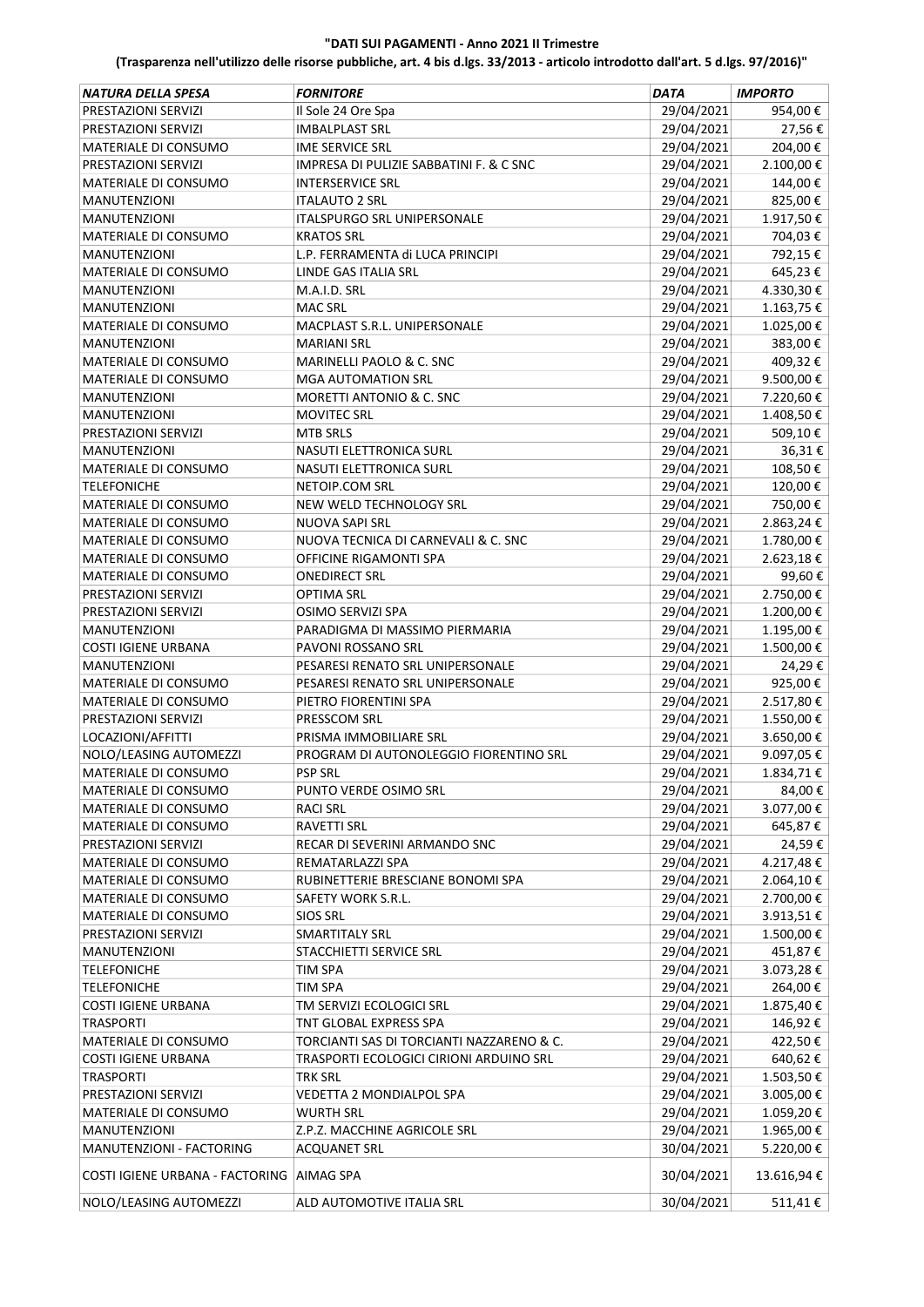| NATURA DELLA SPESA                                             | <b>FORNITORE</b>                                                     | <b>DATA</b> | <b>IMPORTO</b> |
|----------------------------------------------------------------|----------------------------------------------------------------------|-------------|----------------|
| LAVORO INTERINALE - FACTORING                                  | ALI AGENZIA PER IL LAVORO SPA                                        | 30/04/2021  | 5.056,24€      |
| <b>ANALISI - FACTORING</b>                                     | AMBIENTE LABORATORIO ANALISI DI CAPPELLA G.&C. SAS                   | 30/04/2021  | 3.981,00€      |
| NOLO/LEASING AUTOMEZZI                                         | ARVAL SERVICE LEASE ITALIA SPA                                       | 30/04/2021  | 6.980,47€      |
| <b>COSTI IGIENE URBANA</b>                                     | ASET spa                                                             | 30/04/2021  | 5.815,61€      |
| PRESTAZIONI SERVIZI - FACTORING                                | ATLANTE SOCIETA' COOPERATIVA SOCIALE ONLUS                           | 30/04/2021  | 8.331,00€      |
| <b>TRASPORTI</b>                                               | AUTOSTRADE PER L'ITALIA SPA                                          | 30/04/2021  | 458,69€        |
| COSTI IGIENE URBANA - FACTORING AZIENDA SERVIZI AMBIENTALI SRL |                                                                      | 30/04/2021  | 23.325,05€     |
| MATERIALE DI CONSUMO -<br><b>FACTORING</b>                     | BASSANI ALESSANDRO SRL                                               | 30/04/2021  | 2.914,00€      |
| INVESTIMENTI - FACTORING                                       | <b>BC COSTRUZIONI SPA</b>                                            | 30/04/2021  | 20.000,00€     |
| NOLO/LEASING AUTOMEZZI                                         | <b>BNL LEASING SPA</b>                                               | 30/04/2021  | 5.945,93€      |
| CARBURANTI - FACTORING                                         | CARBONAFTA & CARBOMETALLI SRL                                        | 30/04/2021  | 28.740,20€     |
| COSTI IGIENE URBANA - FACTORING                                | CARBONAFTA & CARBOMETALLI SRL                                        | 30/04/2021  | 3.245,05€      |
| COSTI IGIENE URBANA - FACTORING   CIR33 SERVIZI S.R.L.         |                                                                      | 30/04/2021  | 39.604,76€     |
| MATERIALE DI CONSUMO -<br><b>FACTORING</b>                     | CO.ME.CA. S.R.L.                                                     | 30/04/2021  | 23.900,00€     |
| <b>ANALISI - FACTORING</b>                                     | CONSULCHIMICA AMBIENTE SRL                                           | 30/04/2021  | 4.010,63€      |
| COSTI IGIENE URBANA - FACTORING   ECOSTAR SRL                  |                                                                      | 30/04/2021  | 6.005,16€      |
| INVESTIMENTI - FACTORING                                       | EDILASFALTI SRL                                                      | 30/04/2021  | 21.144,95€     |
| MATERIALE DI CONSUMO -<br><b>FACTORING</b>                     | ELETTROMECCANICA DORICA SAS                                          | 30/04/2021  | 9.190,00€      |
| MANUTENZIONI - FACTORING                                       | F.C. SNC DI FALASCONI & CUPIDO                                       | 30/04/2021  | 16.650,05€     |
| COSTI IGIENE URBANA - FACTORING                                | <b>FERTITALIA SRL</b>                                                | 30/04/2021  | 2.865,12€      |
| PRESTAZIONI SERVIZI - FACTORING                                | FINANCE ACTICE ITALIA srl                                            | 30/04/2021  | 4.700,00€      |
| MATERIALE DI CONSUMO -<br><b>FACTORING</b>                     | FONDERIA MINNOZZI SRL                                                | 30/04/2021  | 6.905,00€      |
| PRESTAZIONI SERVIZI                                            | GESTORE DEI SERVIZI ENERGETICI SPA                                   | 30/04/2021  | 937,61€        |
| MATERIALE DI CONSUMO                                           | <b>GRUNDFOS POMPE ITALIA SRL</b>                                     | 30/04/2021  | 4.736,10€      |
|                                                                | COSTI IGIENE URBANA - FACTORING  IMPRESA SANGALLI GIANCARLO & C. SRL | 30/04/2021  | 3.691,00€      |
| MATERIALE DI CONSUMO                                           | MADDALENA SPA                                                        | 30/04/2021  | 1.280,00€      |
| <b>INVESTIMENTI - FACTORING</b>                                | MARCHE ASFALTI SRL                                                   | 30/04/2021  | 4.295,74€      |
| MATERIALE DI CONSUMO -<br><b>FACTORING</b>                     | ME.TE.MA. SRL                                                        | 30/04/2021  | 4.229,50€      |
| COSTI IGIENE URBANA - FACTORING                                | <b>MST SRL</b>                                                       | 30/04/2021  | 34.381,77 €    |
| MATERIALE DI CONSUMO -<br><b>FACTORING</b>                     | ONE TEAM SRL                                                         | 30/04/2021  | 10.500,00€     |
| MATERIALE DI CONSUMO<br>MATERIALE DI CONSUMO -                 | OSMO SISTEMI SRL                                                     | 30/04/2021  | 2.519,60€      |
| <b>FACTORING</b>                                               | PIETRO FIORENTINI SPA                                                | 30/04/2021  | 5.522,00 €     |
| MATERIALE DI CONSUMO                                           | REDI S.p.A.                                                          | 30/04/2021  | 7.039,07€      |
| PRESTAZIONI SERVIZI                                            | RENTOKIL INITIAL ITALIA SPA                                          | 30/04/2021  | 7.441,25€      |
| COSTI IGIENE URBANA - FACTORING SALERNO PIETRO SRL             |                                                                      | 30/04/2021  | 11.063,70€     |
| INVESTIMENTI - FACTORING                                       | <b>SAVI ENRICO</b>                                                   | 30/04/2021  | 47.406,79€     |
| <b>TRASPORTI</b>                                               | <b>TELEPASS SPA</b>                                                  | 30/04/2021  | 6,20€          |
| INTERESSI/COMMISSIONI                                          | UBI FACTOR S.P.A.                                                    | 30/04/2021  | 7.334,73€      |
| INVESTIMENTI - FACTORING                                       | UNIFOR S.R.L.                                                        | 30/04/2021  | 25.394,20€     |
| <b>COSTI DEPURAZIONE</b>                                       | VIVA SERVIZI SPA                                                     | 30/04/2021  | 1.406,79€      |
| SERVIZI ALLA CLIENTELA                                         | ANDREANI TRIBUTI SRL                                                 | 03/05/2021  | 189,35€        |
| PRESTAZIONI SERVIZI                                            | Autoscuola Recanatese Di Scarponi Silvano & C. Snc                   | 03/05/2021  | 548,54€        |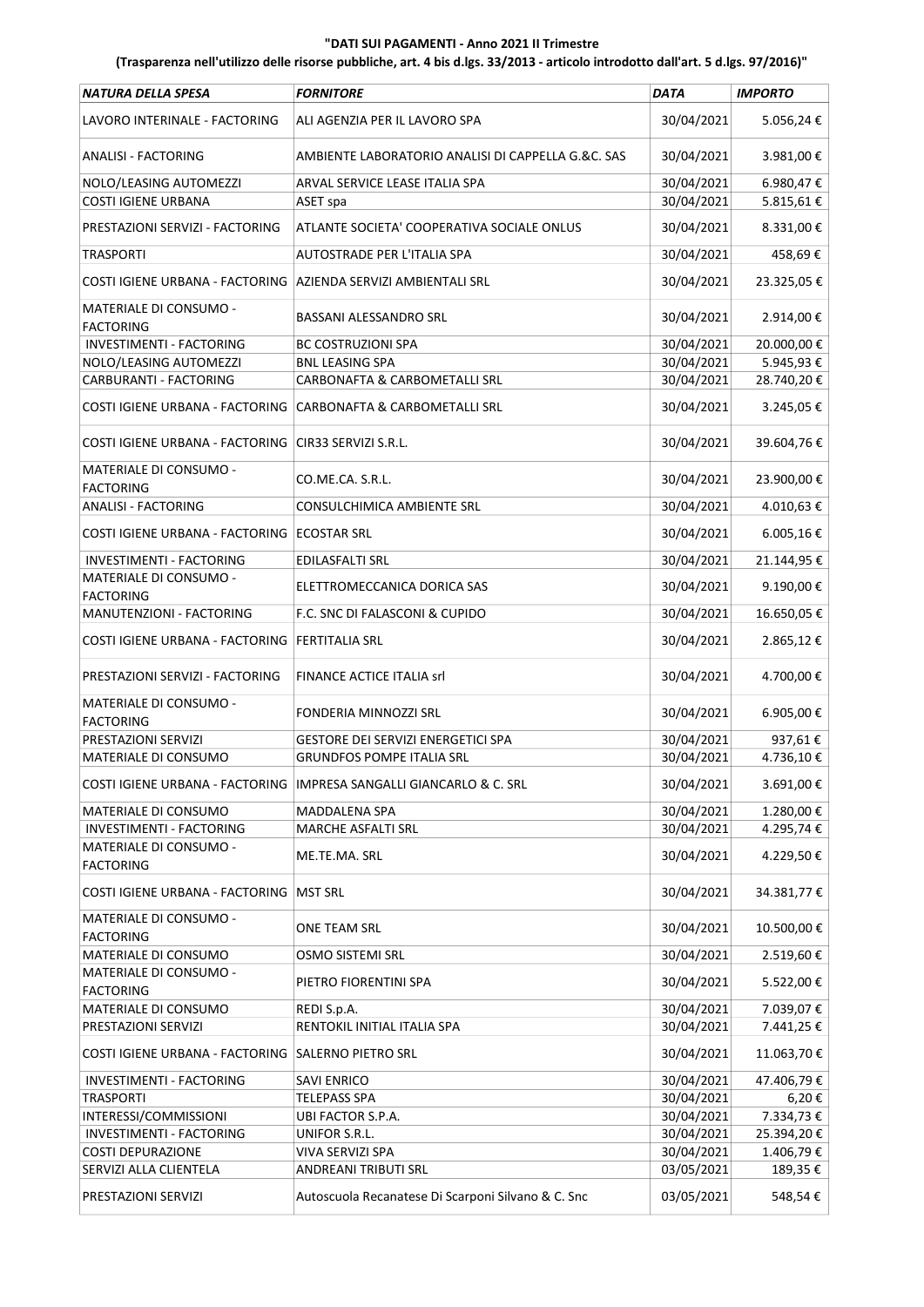| NATURA DELLA SPESA                               | <b>FORNITORE</b>                                       | <b>DATA</b>              | <b>IMPORTO</b>     |
|--------------------------------------------------|--------------------------------------------------------|--------------------------|--------------------|
| NOLO/LEASING AUTOMEZZI                           | ICCREA BANCAIMPRESA SPA                                | 03/05/2021               | 7.133,50€          |
| <b>PROFESSIONISTI</b>                            | ANDREONI ROBERTO                                       | 04/05/2021               | 672,80€            |
| <b>PROFESSIONISTI</b>                            | <b>CARDINALI FEDERICO</b>                              | 04/05/2021               | 810,75€            |
| <b>PROFESSIONISTI</b>                            | <b>FERRI FRANCO</b>                                    | 04/05/2021               | 7.653,68€          |
| LOCAZIONI/AFFITTI                                | FONDAZIONE OPERE LAICHE LAURETANE E CASA HERMES        | 04/05/2021               | 702,10€            |
| SOFTWARE                                         | FORMULA IMPRESOFT SPA                                  | 04/05/2021               | 12.377,66€         |
| <b>PROFESSIONISTI</b>                            | <b>GATTO MASSIMILIANO</b>                              | 04/05/2021               | 1.591,20€          |
| <b>PROFESSIONISTI</b>                            | <b>GENINATTI LUCA</b>                                  | 04/05/2021               | 5.344,00€          |
| <b>MANUTENZIONI</b>                              | LASER UFFICIO SRL                                      | 04/05/2021               | 754,00€            |
| <b>PROFESSIONISTI</b>                            | <b>MARINI FEDERICO</b>                                 | 04/05/2021               | 422,00€            |
| <b>PROFESSIONISTI</b>                            | MASTROVINCENZO LUCIANO                                 | 04/05/2021               | 5.344,00 €         |
| <b>PROFESSIONISTI</b>                            | <b>MENGONI GIANLUCA</b>                                | 04/05/2021               | 694,72€            |
| <b>PROFESSIONISTI</b>                            | <b>ORPIANESI CARLO</b>                                 | 04/05/2021               | 1.606,87€          |
| <b>PROFESSIONISTI</b>                            | PERUZZI SERGIO                                         | 04/05/2021               | 1.788,78€          |
| <b>PROFESSIONISTI</b>                            | <b>QUATTRINI MAURIZIO</b>                              | 04/05/2021               | 1.603,20€          |
| <b>PROFESSIONISTI</b>                            | SCOCCIANTI ANDREA                                      | 04/05/2021               | 168,30€            |
| MATERIALE DI CONSUMO                             | SDPROGET INDUSTRIAL SOFTWARE SRL                       | 04/05/2021               | 4.520,00€          |
| <b>PROFESSIONISTI</b>                            | STUDIO ASSOCIATO ING. FERRETTI & P.I. CAPODACQUA       | 04/05/2021               | 268,73€            |
| <b>PROFESSIONISTI</b>                            | STUDIO LEGALE ASSOCIATO STRAMIGIOLI-BALEANI            | 04/05/2021               | 1.161,52€          |
| SOFTWARE                                         | TALEA CONSULTING SRL                                   | 04/05/2021               | 150,00€            |
| SOFTWARE                                         | <b>TERRANOVA SRL</b>                                   | 04/05/2021               | 114.797,81€        |
| <b>PROFESSIONISTI</b>                            | <b>VIRGINI PAOLO</b>                                   | 04/05/2021               | 2.044,00€          |
| <b>INVESTIMENTI - FACTORING</b>                  | CO.STR.E.M. DI MESCHINI GEOM. MICHELE                  | 05/05/2021               | 24.864,50€         |
| <b>CARBURANTI</b>                                |                                                        |                          |                    |
| <b>COSTI IGIENE URBANA</b>                       | DKV EURO SERVICE GmgH                                  | 05/05/2021               | 4.441,07€          |
| <b>COSTI IGIENE URBANA</b>                       | ECO.TRA.FIL. DI BALDI FT. & C. SNC<br><b>GIANO SRL</b> | 05/05/2021<br>05/05/2021 | 213,60€            |
| LOCAZIONI/AFFITTI                                | <b>LUZI GIORGIO</b>                                    | 05/05/2021               | 104,40€<br>550,41€ |
| LOCAZIONI/AFFITTI                                | SDRUBOLINI CECILIA                                     | 05/05/2021               | 306,08€            |
|                                                  |                                                        |                          |                    |
| PRESTAZIONI SERVIZI                              | ANIT ASSOCIAZIONE NAZIONALE PER L'ISOLAMENTO TERMI     | 06/05/2021               | 120,00€            |
| ACQUISTO ACQUA                                   | AZIENDA PLURISERVIZI MACERATA SPA                      | 06/05/2021               | 916,63€            |
| <b>COSTI IGIENE URBANA</b>                       | <b>ERMES SRL</b>                                       | 06/05/2021               | 64,65€             |
| SERVIZI PER IL PERSONALE                         | SODEXO BENEFITS E REWARDS SERVICES ITALIA SRL          | 06/05/2021               | 8.253,00€          |
| LOCAZIONI/AFFITTI                                | CATENA COSTRUZIONI DI CATENA ALESSANDRO & C SAS        | 07/05/2021               | 400,00€            |
| COSTI IGIENE URBANA                              | CE.DI. MARCHE SOCIETA' COOPERATIVA                     | 07/05/2021               | 648,55€            |
| <b>COSTI IGIENE URBANA</b>                       | COREPLA                                                | 07/05/2021               | 3.241,74€          |
| LOCAZIONI/AFFITTI                                | IMMOBILIARE BATTISTELLI SRL                            | 07/05/2021               | 535,24€            |
| MATERIALE DI CONSUMO                             | INFORDATA SPA                                          | 07/05/2021               | 3.250,00 €         |
| MANUTENZIONI - FACTORING                         | ACQUANET SRL                                           | 10/05/2021               | 13.600,00 €        |
| INVESTIMENTI - FACTORING                         | Ga.Riv S.R.L.                                          | 10/05/2021               | 19.713,92€         |
| TELEFONICHE                                      | TIM SPA                                                | 10/05/2021               | 5.585,07€          |
| <b>INVESTIMENTI</b>                              | APPOLLONI GIANFRANCO                                   | 11/05/2021               | 3.473,60€          |
| ACQUISTO GAS COGENERAZIONE -<br><b>FACTORING</b> | ASTEA ENERGIA SPA                                      | 11/05/2021               | 79.068,34€         |
| <b>PROFESSIONISTI</b>                            | SALARIS GIOVANNI                                       | 11/05/2021               | 3.473,60€          |
| <b>COSTI IGIENE URBANA</b>                       | DISTRIBUZIONE ELETTRICA ADRIATICA SPA                  | 12/05/2021               | 1.000,00€          |
| MATERIALE DI CONSUMO                             | LP ITALIANA SPA                                        | 12/05/2021               | 316,80€            |
| <b>CARBURANTI</b>                                | METANO 96                                              | 12/05/2021               | 308,34€            |
| <b>ACQUISTO EE/GAS</b>                           | A2A Energia SpA                                        | 13/05/2021               | 206,37€            |
| <b>CANONI E CONCESSIONI</b>                      | ARPA MARCHE                                            | 13/05/2021               | 330,00€            |
| <b>PROFESSIONISTI</b>                            | PROG&CONS SAS                                          | 13/05/2021               | 7.418,70€          |
| <b>COSTI IGIENE URBANA</b>                       | ANCONAMBIENTE SPA                                      | 14/05/2021               | 825,90€            |
| CARBURANTI                                       | BRACALENTE STEFANO STAZIONE SERVIZIO ESSO              | 14/05/2021               | 478,36€            |
| <b>COSTI DEPURAZIONE</b>                         | CENTRO MARCHE ACQUE SRL                                | 14/05/2021               | 113.270,28€        |
| <b>CARBURANTI</b>                                | RECAR DI SEVERINI ARMANDO SNC                          | 14/05/2021               | 85,25€             |
| <b>CARBURANTI</b>                                | SIMONETTI MARIO SRL                                    | 14/05/2021               | 836,86€            |
| ACQUISTO ACQUA - FACTORING                       | ACQUAMBIENTE MARCHE SRL                                | 17/05/2021               | 46.680,13€         |
| PRESTAZIONI SERVIZI                              | <b>CRIF SPA</b>                                        | 17/05/2021               | 59,00€             |
|                                                  |                                                        |                          |                    |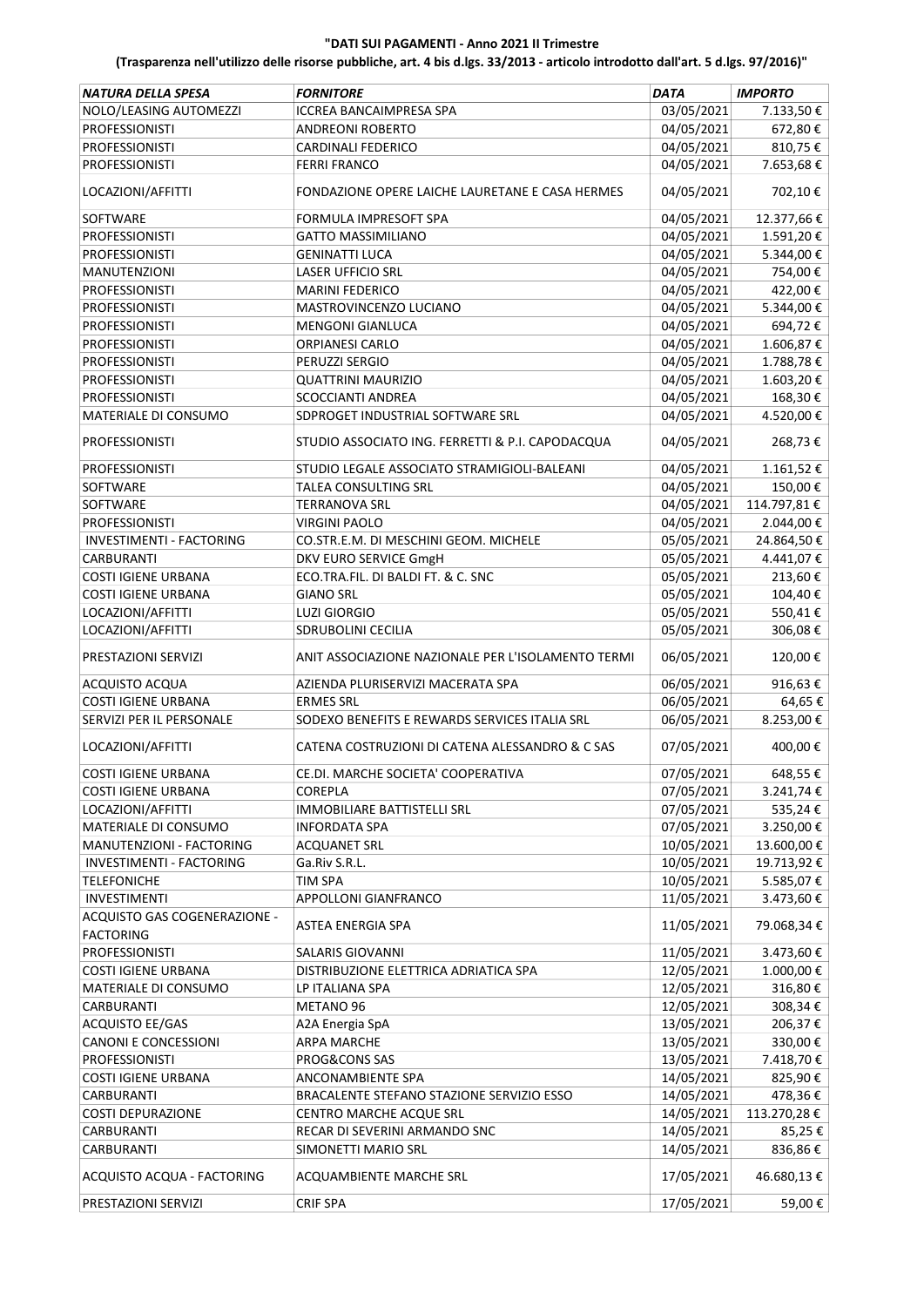| <b>NATURA DELLA SPESA</b>                          | <b>FORNITORE</b>                               | DATA       | <b>IMPORTO</b> |
|----------------------------------------------------|------------------------------------------------|------------|----------------|
| NOLO/LEASING AUTOMEZZI                             | <b>ES MOBILITY SRL</b>                         | 17/05/2021 | 68,03€         |
| <b>TELEFONICHE</b>                                 | <b>GO INTERNET SPA</b>                         | 17/05/2021 | 75,00€         |
| NOLO/LEASING AUTOMEZZI                             | PROGRAM DI AUTONOLEGGIO FIORENTINO SRL         | 17/05/2021 | 173,78€        |
| PRESTAZIONI SERVIZI                                | UNI ENTE NAZIONALE ITALIANO DI UNIFICAZIONE    | 17/05/2021 | 179,00€        |
| <b>ACQUISTO EE/GAS</b>                             | ASTEA ENERGIA SPA                              | 18/05/2021 | 361,09€        |
| PRESTAZIONI SERVIZI                                | FORD CREDIT ITALIA S.p.A.                      | 18/05/2021 | 74,00€         |
| SOFTWARE                                           | LENOVO GLOBAL TECHNOLOGY ITALY SRL             | 18/05/2021 | 50,22€         |
| CARBURANTI                                         | DKV EURO SERVICE GmgH                          | 20/05/2021 | 4.846,93€      |
| SERVIZI ALLA CLIENTELA                             | POSTE ITALIANE SPA                             | 21/05/2021 | 30.690,79€     |
| <b>TELEFONICHE</b>                                 | <b>WIND TRE SPA</b>                            | 21/05/2021 | 2.804,74€      |
| <b>AUTOCONSUMI</b>                                 | ASTEA - AUTOCONSUMI                            | 24/05/2021 | 26,91€         |
| <b>ACQUISTO EE/GAS</b>                             | <b>ASTEA ENERGIA SPA</b>                       | 24/05/2021 | 22.726,01€     |
|                                                    |                                                |            |                |
| ACQUISTO EE/GAS - FACTORING                        | ASTEA ENERGIA SPA                              | 24/05/2021 | 173.308,00€    |
| COSTI IGIENE URBANA                                | <b>RIECO SPA</b>                               | 25/05/2021 | 2.129,00€      |
| SERVIZI PER IL PERSONALE                           | Italiana Petroli S.P.A.                        | 26/05/2021 | $6.362,00 \in$ |
| PRESTAZIONI SERVIZI                                | POLITECNICO DI MILANO                          | 26/05/2021 | 1.242,00€      |
| <b>TELEFONICHE</b>                                 | <b>VODAFONE ITALIA S.P.A.</b>                  | 26/05/2021 | 3,90€          |
| <b>AUTOCONSUMI</b>                                 | <b>ASTEA - AUTOCONSUMI</b>                     | 27/05/2021 | 549,89€        |
| MATERIALE DI CONSUMO                               | ACQUA & TECNOLOGIA SRL                         | 28/05/2021 | 4.333,00€      |
| <b>MANUTENZIONI</b>                                | <b>ACQUANET SRL</b>                            | 28/05/2021 | 7.123,33 €     |
| <b>MANUTENZIONI</b>                                | <b>APRA SPA</b>                                | 28/05/2021 | 27,25€         |
| MATERIALE DI CONSUMO                               | <b>ARTEL SRL</b>                               | 28/05/2021 | 2.432,00€      |
| AUTOCONSUMI                                        | ASTEA - AUTOCONSUMI                            | 28/05/2021 | 2.280,99€      |
| PRESTAZIONI SERVIZI                                | ATLANTE SOCIETA' COOPERATIVA SOCIALE ONLUS     | 28/05/2021 | 1.031,25€      |
| <b>MANUTENZIONI</b>                                | AUTOCARROZZERIA AZETA SRL                      | 28/05/2021 | 152,15€        |
| <b>MANUTENZIONI</b>                                | AUTOSPURGHI C.M. SRL                           | 28/05/2021 | 636,00€        |
| COSTI IGIENE URBANA                                | AUTOTRASPORTI LEONI MARCO & C. SRL             | 28/05/2021 | 840,00€        |
| PRESTAZIONI SERVIZI                                | <b>AXITEA SPA</b>                              | 28/05/2021 | 83,78€         |
| <b>MANUTENZIONI</b>                                | <b>BARTOLINI SRL</b>                           | 28/05/2021 | 1.747,43€      |
| <b>COSTI IGIENE URBANA</b>                         | <b>BC COSTRUZIONI SPA</b>                      | 28/05/2021 | 457,50€        |
| SERVIZI PER IL PERSONALE                           | <b>BIOS CENTER SRL</b>                         | 28/05/2021 | 1.506,00€      |
| SERVIZI PER IL PERSONALE                           | BIOS SAS DI ALESSANDRINI FRANCESCA & C.        | 28/05/2021 | 51,03€         |
| MATERIALE DI CONSUMO                               | BM GRAFICA DI MASSIMO BAZZURRI                 | 28/05/2021 | 810,00€        |
| <b>MATERIALE DI CONSUMO</b>                        | <b>BONTEMPI MICHELE SRL</b>                    | 28/05/2021 | 7.341,30€      |
|                                                    |                                                | 28/05/2021 | 110,00€        |
| MATERIALE DI CONSUMO<br><b>COSTI IGIENE URBANA</b> | <b>BOSICA SRL</b><br>BREGA EUGENIO & C. S.R.L. | 28/05/2021 | 150,00€        |
|                                                    |                                                |            |                |
| PRESTAZIONI SERVIZI                                | BT & T CONSULENZA S.R.L                        | 28/05/2021 | 3.325,00€      |
| MATERIALE DI CONSUMO                               | CAGI DI GALIMBERTI MARINA                      | 28/05/2021 | 1.162,80 €     |
| MATERIALE DI CONSUMO                               | CAMBIELLI EDILFRIULI SPA                       | 28/05/2021 | 103,85 €       |
| <b>COSTI IGIENE URBANA</b>                         | CARBONAFTA & CARBOMETALLI SRL                  | 28/05/2021 | 1.948,62€      |
| MATERIALE DI CONSUMO                               | CARLO CAGNONI SPA                              | 28/05/2021 | 2.516,69€      |
| <b>MANUTENZIONI</b>                                | CARPENTERIA METALLICA SRL UNIPERSONALE         | 28/05/2021 | 50,00€         |
| PRESTAZIONI SERVIZI                                | CENTRO ASSISTENZA ECOLOGICA SRL                | 28/05/2021 | 1.627,50€      |
| <b>COSTI IGIENE URBANA</b>                         | CENTRO MARCHE ACQUE SRL                        | 28/05/2021 | 3.002,64€      |
| PRESTAZIONI SERVIZI                                | Cieffe Multiservizi Srl                        | 28/05/2021 | 3.550,00€      |
| <b>MANUTENZIONI</b>                                | <b>CIMINI SRL</b>                              | 28/05/2021 | 323,25€        |
| MATERIALE DI CONSUMO                               | <b>CRACCO SRL</b>                              | 28/05/2021 | 3.254,10€      |
| PRESTAZIONI SERVIZI                                | <b>CREDEMTEL SPA</b>                           | 28/05/2021 | 10.096,08€     |
| MATERIALE DI CONSUMO                               | <b>CRISTIANPACK SRL</b>                        | 28/05/2021 | 1.388,87€      |
| MATERIALE DI CONSUMO                               | DE.CO.MAC snc DI GUAZZARONI STEFANO C.         | 28/05/2021 | 160,00€        |
| MATERIALE DI CONSUMO                               | DELTA SEGNALETICA SRL                          | 28/05/2021 | 100,00€        |
| MANUTENZIONI                                       | DINAMICA SPURGHI SRL                           | 28/05/2021 | 555,00€        |
| PRESTAZIONI SERVIZI                                | DOGMA SYSTEMS SRL                              | 28/05/2021 | 260,00€        |
| MATERIALE DI CONSUMO                               | DORITEC DI STEFANO RESTA                       | 28/05/2021 | 275,00€        |
| <b>COSTI IGIENE URBANA</b>                         | <b>ECOTEC SRL</b>                              | 28/05/2021 | 3.461,90€      |
| MATERIALE DI CONSUMO                               | EFFEBI SPA                                     | 28/05/2021 | 4.845,05 €     |
| MATERIALE DI CONSUMO                               | EFFELLE SAS Di F. MONTECCHIANI & C.            | 28/05/2021 | 1.336,14€      |
| MATERIALE DI CONSUMO                               | ELETTROCHIMICA CECI SPA                        | 28/05/2021 | 300,80€        |
| MANUTENZIONI                                       | ELLE SRL                                       | 28/05/2021 | 1.385,00€      |
| MATERIALE DI CONSUMO                               | <b>ELME SRL</b>                                | 28/05/2021 | 418,00€        |
| <b>COSTI IGIENE URBANA</b>                         | ERREBI GRAFICHE RIPESI SRL                     | 28/05/2021 | 227,50€        |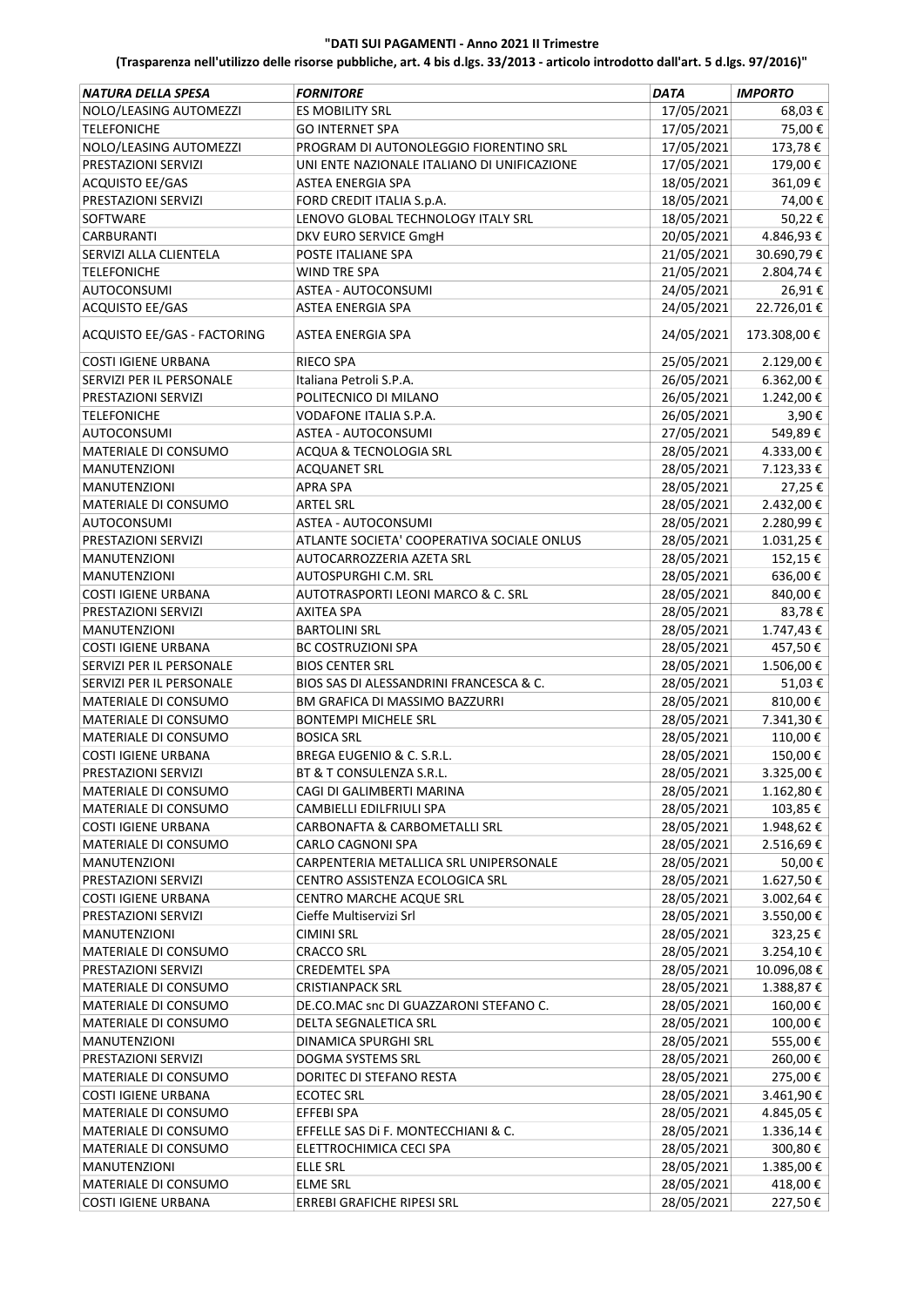| <b>NATURA DELLA SPESA</b>  | <b>FORNITORE</b>                                      | <b>DATA</b> | <b>IMPORTO</b>        |
|----------------------------|-------------------------------------------------------|-------------|-----------------------|
| MATERIALE DI CONSUMO       | <b>ERREBIAN SPA</b>                                   | 28/05/2021  | 1.260,00€             |
| <b>INVESTIMENTI</b>        | ESSEPIEMME IMPIANTI SRLS                              | 28/05/2021  | $1.100,00$ $\in$      |
| MATERIALE DI CONSUMO       | <b>EUROCARTA SRL</b>                                  | 28/05/2021  | 1.291,20€             |
| SOFTWARE                   | <b>EVOTRE SRL</b>                                     | 28/05/2021  | 1.954,22€             |
| <b>MANUTENZIONI</b>        | F.A.P.I. SRL                                          | 28/05/2021  | 146,00€               |
| <b>MANUTENZIONI</b>        | F.LLI COLA SNC DI GENESIO IVANO FRANCESCO             | 28/05/2021  | 45,09€                |
| <b>TRASPORTI</b>           | FERCAM S.P.A.                                         | 28/05/2021  | 56,81€                |
| MATERIALE DI CONSUMO       | <b>FLAMINI SRL</b>                                    | 28/05/2021  | 535,00€               |
| <b>COSTI IGIENE URBANA</b> | <b>FRANCINELLA ENRICO SRL</b>                         | 28/05/2021  | 508,95€               |
| <b>COSTI IGIENE URBANA</b> | <b>FRANCIONI LUCIANO</b>                              | 28/05/2021  | 1.159,30€             |
| <b>MANUTENZIONI</b>        | FRINGUELLI di FRINGUELLI MAURO                        | 28/05/2021  | 3.479,00€             |
| <b>COSTI IGIENE URBANA</b> | <b>GASPARETTI SRL</b>                                 | 28/05/2021  | 251,55€               |
| MATERIALE DI CONSUMO       | <b>GBR ROSSETTO SPA</b>                               | 28/05/2021  | 54,00€                |
| MATERIALE DI CONSUMO       | <b>GENERALE CALCESTRUZZI SRL</b>                      | 28/05/2021  | 277,20€               |
| PRESTAZIONI SERVIZI        | <b>GESTORE DEI SERVIZI ENERGETICI SPA</b>             | 28/05/2021  | 876,63€               |
| <b>MANUTENZIONI</b>        | <b>GHERGOSTRADE SNC</b>                               | 28/05/2021  | 74.182,61€            |
| <b>COSTI IGIENE URBANA</b> | <b>GIACCHE' SRL</b>                                   | 28/05/2021  | 133,31€               |
| MATERIALE DI CONSUMO       | <b>GIACCHETTA MARIO</b>                               | 28/05/2021  | 1.290,30€             |
| NOLO/LEASING AUTOMEZZI     | <b>GILMAR SRL</b>                                     | 28/05/2021  | 2.800,00€             |
| MATERIALE DI CONSUMO       | <b>GMA CONTROLS SRL</b>                               | 28/05/2021  | 208,55€               |
| MATERIALE DI CONSUMO       | <b>GOLMAR ADRIATICA SRL</b>                           | 28/05/2021  | 90,00€                |
| <b>MANUTENZIONI</b>        | <b>GOMMAUTO DI PAOLUCCI &amp; C. SNC</b>              | 28/05/2021  | 826,33€               |
| NOLO/LEASING AUTOMEZZI     | <b>GORENT SPA</b>                                     | 28/05/2021  | 1.028,40€             |
| <b>COSTI IGIENE URBANA</b> | <b>GRUFI LUIGI</b>                                    | 28/05/2021  | 159,25€               |
| MATERIALE DI CONSUMO       | <b>HACH LANGE SRL</b>                                 | 28/05/2021  | 3.627,30€             |
| MATERIALE DI CONSUMO       | <b>HGS SAS HUBER GUENTHER &amp; C</b>                 | 28/05/2021  | 311,23€               |
| <b>MANUTENZIONI</b>        | HIDROCOSTRUZIONI SRL                                  | 28/05/2021  | 1.200,00€             |
| MATERIALE DI CONSUMO       | HILTI ITALIA SPA                                      | 28/05/2021  | 299,00€               |
| <b>INVESTIMENTI</b>        | <b>IDROGAS SRL</b>                                    | 28/05/2021  | 788,47€               |
| PRESTAZIONI SERVIZI        | <b>IMBALPLAST SRL</b>                                 | 28/05/2021  | 1.635,52€             |
| MATERIALE DI CONSUMO       | <b>IME SERVICE SRL</b>                                | 28/05/2021  | 340,00€               |
| MATERIALE DI CONSUMO       | <b>IMETER SRL</b>                                     | 28/05/2021  | 3.065,77€             |
| PRESTAZIONI SERVIZI        | IMPRESA DI PULIZIE SABBATINI F. & C SNC               | 28/05/2021  | 3.002,00 €            |
| PRESTAZIONI SERVIZI        | INTEL MEDIA PUBBLICITA' S.R.L.                        | 28/05/2021  | 746,00€               |
| MATERIALE DI CONSUMO       | IPAS SPA SPAZI PUBBLICITARI                           | 28/05/2021  | 1.039,56€             |
| PRESTAZIONI SERVIZI        | IREN S.p.A.                                           | 28/05/2021  | 10.889,00 €           |
| MATERIALE DI CONSUMO       | <b>ITALIANA CORRUGATI SPA</b>                         | 28/05/2021  | 6.530,73€             |
| MATERIALE DI CONSUMO       | JOOG SRL                                              | 28/05/2021  | 258.00€               |
| <b>MANUTENZIONI</b>        | <b>KAPPAGI SRL</b>                                    | 28/05/2021  | 163,62€               |
| MATERIALE DI CONSUMO       | L.P. FERRAMENTA di LUCA PRINCIPI                      | 28/05/2021  | 828,40€               |
| <b>MANUTENZIONI</b>        | <b>LASER UFFICIO SRL</b>                              | 28/05/2021  | 453,38€               |
| MATERIALE DI CONSUMO       | <b>LASER UFFICIO SRL</b>                              | 28/05/2021  | 584,85€               |
| MANUTENZIONI               | <b>LEKTOR SRL</b>                                     | 28/05/2021  | 300,00€               |
| MATERIALE DI CONSUMO       | LOCATELLI EUROCONTAINERS SPA                          | 28/05/2021  | 24.970,00€            |
| MANUTENZIONI               | <b>MAC SRL</b>                                        | 28/05/2021  | 150,00€               |
| MATERIALE DI CONSUMO       | ME.TE.MA. SRL                                         | 28/05/2021  | 610,00€               |
| <b>COSTI IGIENE URBANA</b> | MI.VER. SRL                                           | 28/05/2021  | 1.465,65€             |
| MANUTENZIONI               | MORETTI ANTONIO & C. SNC                              | 28/05/2021  | 2.776,22€             |
| MANUTENZIONI               | <b>MOVITEC SRL</b>                                    | 28/05/2021  | 382,80€               |
| MATERIALE DI CONSUMO       | <b>MOVITEC SRL</b>                                    | 28/05/2021  | $1.031,80 \ \epsilon$ |
| <b>COSTI IGIENE URBANA</b> | <b>MST SRL</b>                                        | 28/05/2021  | 419,90€               |
| MATERIALE DI CONSUMO       | <b>NAMIRIAL SPA</b>                                   | 28/05/2021  | 245,00€               |
| <b>MANUTENZIONI</b>        | NASUTI ELETTRONICA SURL                               | 28/05/2021  | 68,87€                |
| MATERIALE DI CONSUMO       | NILS SPA A.G.                                         | 28/05/2021  | 696,00€               |
| MANUTENZIONI               | NUOVA CARROZZERIA ADRIATICA SNC                       | 28/05/2021  | 95,00€                |
| MATERIALE DI CONSUMO       | O.M. OLEODINAMICA SRL                                 | 28/05/2021  | 164,41€               |
| MATERIALE DI CONSUMO       | O.R.D.I. SAS DI MARCHIONNE G. & C.                    | 28/05/2021  | 1.520,78€             |
| <b>COSTI IGIENE URBANA</b> | OASI DEGLI ANIMALI SNC DI PESARESI A. & MONTEFUSCO R. | 28/05/2021  | 86,60€                |
| MATERIALE DI CONSUMO       | OFFICE DEPOT ITALIA SRL                               | 28/05/2021  | 1.595,33€             |
|                            | OFFICINA MECCANICA 3M SNC DI MOSCA G. - MENGONI E. -  |             |                       |
| <b>MANUTENZIONI</b>        | MANGARRE D.                                           | 28/05/2021  | 1.867,91€             |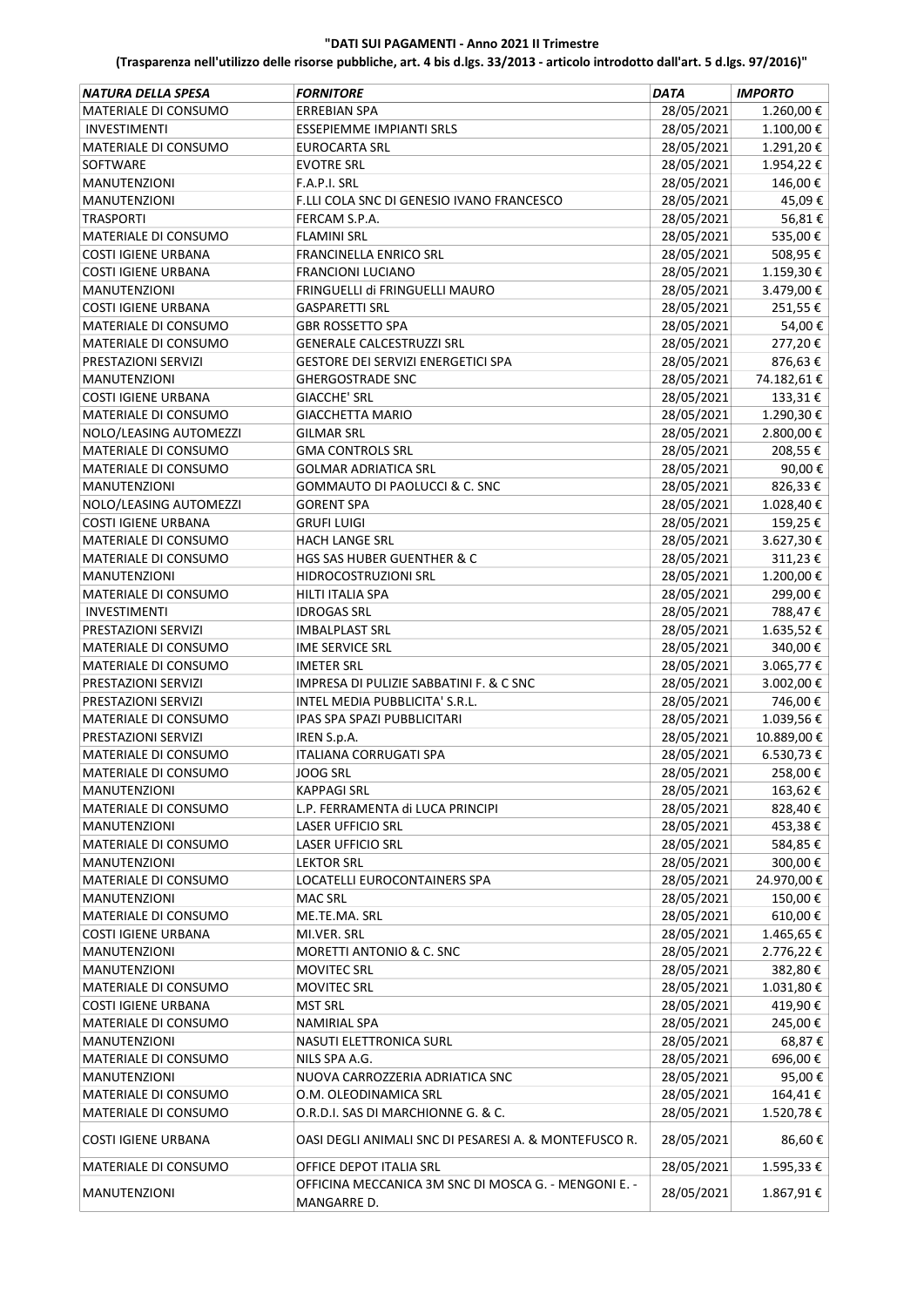| NATURA DELLA SPESA                           | <i><b>FORNITORE</b></i>                            | <b>DATA</b>              | <b>IMPORTO</b>       |
|----------------------------------------------|----------------------------------------------------|--------------------------|----------------------|
| PRESTAZIONI SERVIZI                          | OSIMO SERVIZI SPA                                  | 28/05/2021               | 300,00€              |
| ALTRE FORNIT.RESIDUALI                       | <b>PACI FRANCESCA</b>                              | 28/05/2021               | 300,00€              |
| <b>MANUTENZIONI</b>                          | PARADIGMA DI MASSIMO PIERMARIA                     | 28/05/2021               | 530,00€              |
| COSTI IGIENE URBANA                          | PAVONI ROSSANO SRL                                 | 28/05/2021               | 1.570,00€            |
| MATERIALE DI CONSUMO                         | PIERALISI MAIP SPA                                 | 28/05/2021               | 673,20€              |
| MATERIALE DI CONSUMO                         | PIETRO FIORENTINI SPA                              | 28/05/2021               | 2.425,50€            |
| PRESTAZIONI SERVIZI                          | PRESSCOM SRL                                       | 28/05/2021               | 2.750,00€            |
| LOCAZIONI/AFFITTI                            | PRISMA IMMOBILIARE SRL                             | 28/05/2021               | 3.650,00€            |
| NOLO/LEASING AUTOMEZZI                       | PROGRAM DI AUTONOLEGGIO FIORENTINO SRL             | 28/05/2021               | 6.796,60€            |
| <b>CARBURANTI</b>                            | PROSPERI ALDERANO IMP. N.6797 AGIP PETROLI SPA     | 28/05/2021               | 20,49€               |
| MATERIALE DI CONSUMO                         | <b>PSP SRL</b>                                     | 28/05/2021               | 1.796,34€            |
| PRESTAZIONI SERVIZI                          | PUBLICITTA' SPA                                    | 28/05/2021               | 496,05€              |
| <b>SOFTWARE</b>                              | RANOCCHI SOFTWARE SRL                              | 28/05/2021               | 240,00€              |
| PRESTAZIONI SERVIZI                          | RECAR DI SEVERINI ARMANDO SNC                      | 28/05/2021               | 24,59€               |
| MATERIALE DI CONSUMO                         | REMATARLAZZI SPA                                   | 28/05/2021               | 1.818,71€            |
| MATERIALE DI CONSUMO                         | <b>REVO SRL</b>                                    | 28/05/2021               | 947,70€              |
| MATERIALE DI CONSUMO                         | ROZZI SPA                                          | 28/05/2021               | 739,50€              |
| MATERIALE DI CONSUMO                         | RS RAVETTI SERVICE SRL                             | 28/05/2021               | 1.977,40€            |
| PRESTAZIONI SERVIZI                          | SAFETY WORK S.R.L.                                 | 28/05/2021               | 2.000,00€            |
| MATERIALE DI CONSUMO                         | SEAR SNC DI BRACONI G. & M.                        | 28/05/2021               | 96,00€               |
| PRESTAZIONI SERVIZI                          | SEDA & CO. S.R.L. UNIPERSONALE                     | 28/05/2021               | 5.000,00€            |
| PRESTAZIONI SERVIZI                          | SERVECOLOGIC SRL                                   | 28/05/2021               | 1.997,31€            |
| <b>MANUTENZIONI</b>                          | SIAN SNC DI ROSI & C.                              | 28/05/2021               | 168,50€              |
| MATERIALE DI CONSUMO                         | SILWA SRL                                          | 28/05/2021               | 2.466,11€            |
| MATERIALE DI CONSUMO                         | <b>SINERGY SRL</b>                                 | 28/05/2021               | 67,30€               |
| MATERIALE DI CONSUMO                         | <b>SIOS SRL</b>                                    | 28/05/2021               | 4.202,57€            |
| <b>MANUTENZIONI</b>                          | STACCHIETTI SERVICE SRL                            | 28/05/2021               | 1.868,15€            |
| MATERIALE DI CONSUMO                         | T.I.S. SERVICE SPA                                 | 28/05/2021               | $1.311,44 \in$       |
| <b>MANUTENZIONI</b>                          | <b>TCS SRL</b>                                     | 28/05/2021               | 587,37€              |
| <b>MANUTENZIONI</b>                          | <b>TECNOUFFICIO SRL</b>                            | 28/05/2021               | 77,17€               |
| COSTI IGIENE URBANA                          | TM SERVIZI ECOLOGICI SRL                           | 28/05/2021               | 3.318,00€            |
| <b>TRASPORTI</b>                             | TNT GLOBAL EXPRESS SPA                             | 28/05/2021               | 151,14€              |
| <b>MANUTENZIONI</b>                          | <b>TOPCON POSITIONING ITALY SRL</b>                | 28/05/2021               | 210,00€              |
| <b>COSTI IGIENE URBANA</b>                   | TRASPORTI ECOLOGICI CIRIONI ARDUINO SRL            | 28/05/2021               | 607,86€              |
| <b>TRASPORTI</b>                             | <b>TRK SRL</b>                                     | 28/05/2021               | 1.503,50€            |
| PRESTAZIONI SERVIZI                          | UTILITEAM CO. SRL                                  | 28/05/2021               | 11.750,00 €          |
| MATERIALE DI CONSUMO                         | VE.MA.PLA. SRL                                     | 28/05/2021               | 5.380,78€            |
|                                              |                                                    | 28/05/2021               |                      |
| PRESTAZIONI SERVIZI                          | VEDETTA 2 MONDIALPOL SPA                           |                          | 750,00 €             |
| MATERIALE DI CONSUMO                         | <b>VERTIV SRL</b>                                  | 28/05/2021               | 4.035,00 €           |
| MATERIALE DI CONSUMO                         | VSD SAS DI DANIELE VISSANI                         | 28/05/2021<br>28/05/2021 | 811,98€<br>1.320,00€ |
| PRESTAZIONI SERVIZI                          | WOLTERS KLUWER ITALIA SRL                          |                          |                      |
| MATERIALE DI CONSUMO                         | <b>WURTH SRL</b>                                   | 28/05/2021               | 341,14€              |
| MANUTENZIONI                                 | Z.P.Z. MACCHINE AGRICOLE SRL                       | 28/05/2021               | 5.170,00€            |
| <b>TRASPORTI</b>                             | AUTOSTRADE PER L'ITALIA SPA                        | 30/05/2021               | 471,39€              |
| <b>TRASPORTI</b>                             | <b>TELEPASS SPA</b>                                | 30/05/2021               | 6,20€                |
| COSTI DEPURAZIONE - FACTORING                | ACQUAMBIENTE MARCHE SRL                            | 31/05/2021               | 100.838,49€          |
| COSTI IGIENE URBANA - FACTORING AIMAG SPA    |                                                    | 31/05/2021               | 15.252,17€           |
| NOLO/LEASING AUTOMEZZI                       | ALBA LEASING S.P.A.                                | 31/05/2021               | 2.511,00 €           |
| NOLO/LEASING AUTOMEZZI                       | ALD AUTOMOTIVE ITALIA SRL                          | 31/05/2021               | 466,17€              |
| ANALISI - FACTORING                          | AMBIENTE LABORATORIO ANALISI DI CAPPELLA G.&C. SAS | 31/05/2021               | 7.844,81€            |
| SERVIZI ALLA CLIENTELA -<br><b>FACTORING</b> | ANDREANI TRIBUTI SRL                               | 31/05/2021               | 9.000,00€            |
| MATERIALE DI CONSUMO -<br><b>FACTORING</b>   | APRA SPA                                           | 31/05/2021               | 9.719,56€            |
| <b>COSTI IGIENE URBANA</b>                   |                                                    | 31/05/2021               | 7.683,91€            |
|                                              | ASET spa                                           |                          |                      |
| INVESTIMENTI - FACTORING                     | ASTEA ENERGIA SPA                                  | 31/05/2021               | 39.000,00€           |
| PRESTAZIONI SERVIZI - FACTORING              | ATLANTE SOCIETA' COOPERATIVA SOCIALE ONLUS         | 31/05/2021               | 8.323,70€            |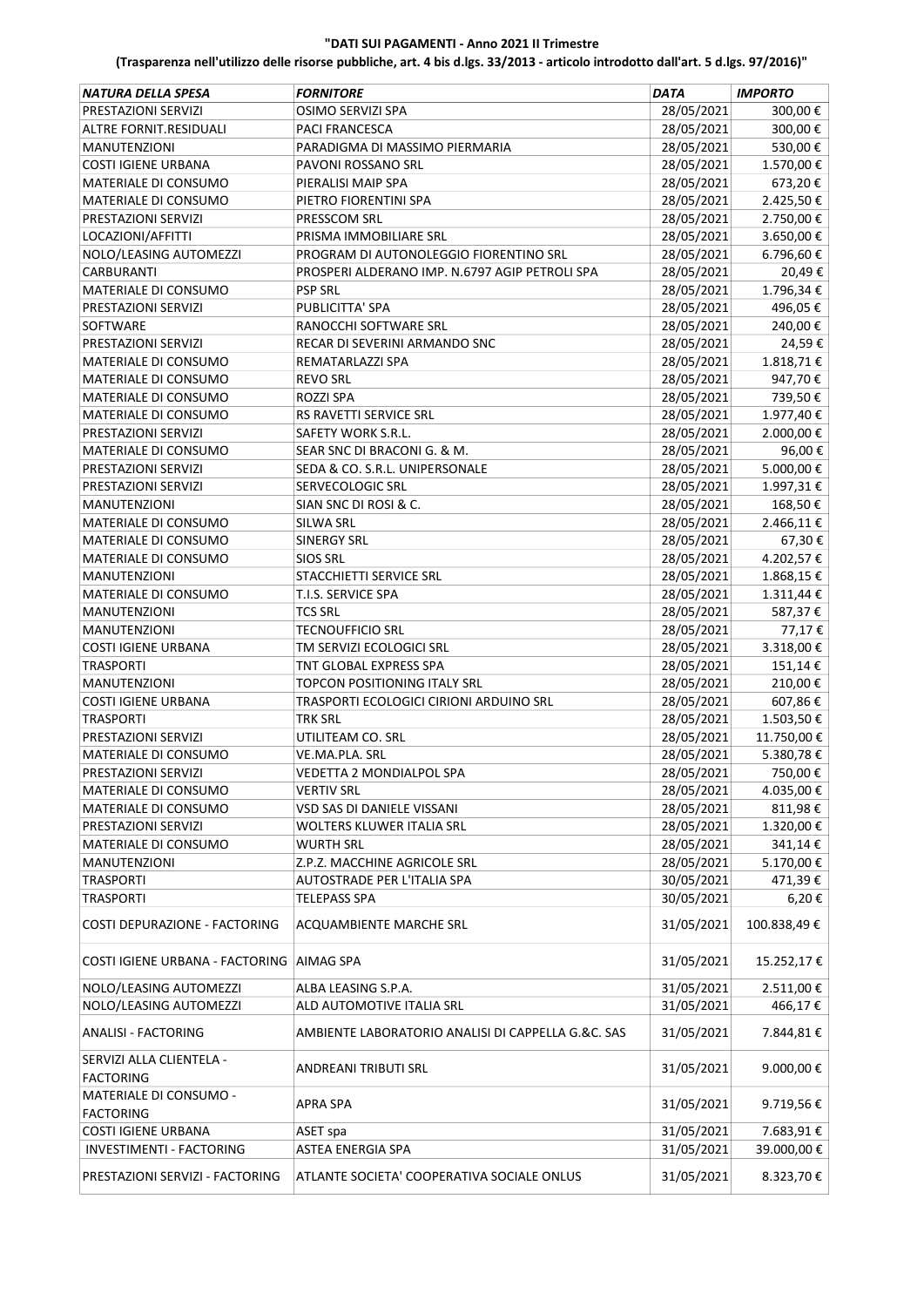| NATURA DELLA SPESA                                             | <b>FORNITORE</b>                                   | <b>DATA</b> | <b>IMPORTO</b> |
|----------------------------------------------------------------|----------------------------------------------------|-------------|----------------|
| COSTI IGIENE URBANA - FACTORING AZIENDA SERVIZI AMBIENTALI SRL |                                                    | 31/05/2021  | 26.274,17€     |
| INVESTIMENTI - FACTORING                                       | <b>BC COSTRUZIONI SPA</b>                          | 31/05/2021  | 118.645,21€    |
| MANUTENZIONI - FACTORING                                       | <b>BLUPURA SRL</b>                                 | 31/05/2021  | 5.880,00€      |
| CARBURANTI - FACTORING                                         | <b>CARBONAFTA &amp; CARBOMETALLI SRL</b>           | 31/05/2021  | 26.882,84€     |
| INVESTIMENTI - FACTORING                                       | <b>CINETICA SRL</b>                                | 31/05/2021  | 53.800,00 €    |
| COSTI IGIENE URBANA - FACTORING CIR33 SERVIZI S.R.L.           |                                                    | 31/05/2021  | 45.560,59€     |
| <b>ANALISI - FACTORING</b>                                     | CONSULCHIMICA AMBIENTE SRL                         | 31/05/2021  | 7.701,06€      |
| <b>COSTI IGIENE URBANA</b>                                     | <b>ERMES SRL</b>                                   | 31/05/2021  | 153,30€        |
| MANUTENZIONI - FACTORING                                       | F.C. SNC DI FALASCONI & CUPIDO                     | 31/05/2021  | 16.281,84€     |
| COSTI IGIENE URBANA - FACTORING   FERTITALIA SRL               |                                                    | 31/05/2021  | 10.327,78€     |
| MATERIALE DI CONSUMO -<br><b>FACTORING</b>                     | FITT SPA                                           | 31/05/2021  | 22.524,62€     |
| MANUTENZIONI - FACTORING                                       | <b>FRANCINELLA ENRICO SRL</b>                      | 31/05/2021  | 44.438,56€     |
| MATERIALE DI CONSUMO                                           | <b>FUTURA SPA</b>                                  | 31/05/2021  | 4.987,48€      |
| MATERIALE DI CONSUMO -<br><b>FACTORING</b>                     | <b>IBIPLAST SRL</b>                                | 31/05/2021  | 51.420,74€     |
| <b>INVESTIMENTI - FACTORING</b>                                | <b>IDRAULICA &amp; AMBIENTE SRL</b>                | 31/05/2021  | 10.266,13€     |
| INVESTIMENTI - FACTORING                                       | <b>IDROPOMPE SRL</b>                               | 31/05/2021  | 38.202,56€     |
| MATERIALE DI CONSUMO -                                         |                                                    |             |                |
| <b>FACTORING</b>                                               | IDROTHERM 2000 S.p.A. a Socio Unico                | 31/05/2021  | 67.762,78€     |
| COSTI IGIENE URBANA - FACTORING                                | <b>IMPRESA SANGALLI GIANCARLO &amp; C. SRL</b>     | 31/05/2021  | 6.513,50€      |
| MANUTENZIONI - FACTORING                                       | INTERGEN SPA                                       | 31/05/2021  | 9.471,09€      |
| MANUTENZIONI - FACTORING                                       | <b>ITALSPURGO SRL UNIPERSONALE</b>                 | 31/05/2021  | 7.742,50€      |
| INVESTIMENTI - FACTORING                                       | M.I.S.A. MECCANICHE IDROELETTRICHE SERVICE ARZIGNA | 31/05/2021  | 109.648,00€    |
| MANUTENZIONI - FACTORING                                       | ME.TE.MA. SRL                                      | 31/05/2021  | 3.735,20€      |
| COSTI IGIENE URBANA - FACTORING                                | <b>MINCIONI AMBIENTE SRL</b>                       | 31/05/2021  | 11.221,20€     |
| COSTI IGIENE URBANA - FACTORING MST SRL                        |                                                    | 31/05/2021  | 48.468,45€     |
| MATERIALE DI CONSUMO -<br><b>FACTORING</b>                     | PICENUM PLAST SPA                                  | 31/05/2021  | 23.279,94€     |
| MATERIALE DI CONSUMO -<br>FACTORING                            | REMATARLAZZI SPA                                   | 31/05/2021  | 25.482,03€     |
| PRESTAZIONI SERVIZI                                            | RENTOKIL INITIAL ITALIA SPA                        | 31/05/2021  | 292,70€        |
| COSTI IGIENE URBANA - FACTORING SALERNO PIETRO SRL             |                                                    | 31/05/2021  | 5.582,20€      |
|                                                                |                                                    |             |                |
| NOLO/LEASING AUTOMEZZI<br>MATERIALE DI CONSUMO -               | Sifà S.p.A.                                        | 31/05/2021  | 919,04€        |
| <b>FACTORING</b>                                               | SOCIETA' DEL GRES SPA                              | 31/05/2021  | 15.346,08€     |
| MATERIALE DI CONSUMO -<br><b>FACTORING</b>                     | <b>SULZER ITALY SRL</b>                            | 31/05/2021  | 6.252,00€      |
| LAVORO INTERINALE                                              | ALI AGENZIA PER IL LAVORO SPA                      | 01/06/2021  | 8.897,70€      |
| NOLO/LEASING AUTOMEZZI                                         | ARVAL SERVICE LEASE ITALIA SPA                     | 01/06/2021  | 7.474,74€      |
| NOLO/LEASING AUTOMEZZI                                         | <b>BNL LEASING SPA</b>                             | 01/06/2021  | 5.951,98€      |
| PRESTAZIONI SERVIZI                                            | GESTORE DEI SERVIZI ENERGETICI SPA                 | 01/06/2021  | 100,00€        |
| NOLO/LEASING AUTOMEZZI                                         | ICCREA BANCAIMPRESA SPA                            | 01/06/2021  | 7.072,00€      |
| <b>PROFESSIONISTI</b>                                          | ANDREA BELLEZZA PHOTOGRAPHY                        | 03/06/2021  | 560,00€        |
| PRESTAZIONI SERVIZI                                            | <b>QUALENERGIA SRL</b>                             | 03/06/2021  | 250,00€        |
| <b>PROFESSIONISTI</b>                                          | ANDREONI ROBERTO                                   | 04/06/2021  | 746,04€        |
| <b>CARBURANTI</b>                                              | DKV EURO SERVICE GmgH                              | 04/06/2021  | 5.173,18€      |
| PROFESSIONISTI                                                 | <b>FERRETTI PAOLO</b>                              | 04/06/2021  | 3.135,15€      |
| <b>PROFESSIONISTI</b>                                          | <b>FIUMANI UMBERTO</b>                             | 04/06/2021  | 1.671,04€      |
| LOCAZIONI/AFFITTI                                              | FONDAZIONE OPERE LAICHE LAURETANE E CASA HERMES    | 04/06/2021  | 702,10€        |
| LOCAZIONI/AFFITTI                                              | <b>LUZI GIORGIO</b>                                | 04/06/2021  | 550,41€        |
| <b>PROFESSIONISTI</b>                                          | MATTIACCI MARIA CRISTINA                           | 04/06/2021  | 2.992,00€      |
| <b>PROFESSIONISTI</b>                                          | PERUZZI SERGIO                                     | 04/06/2021  | $1.111,44 \in$ |
|                                                                |                                                    |             |                |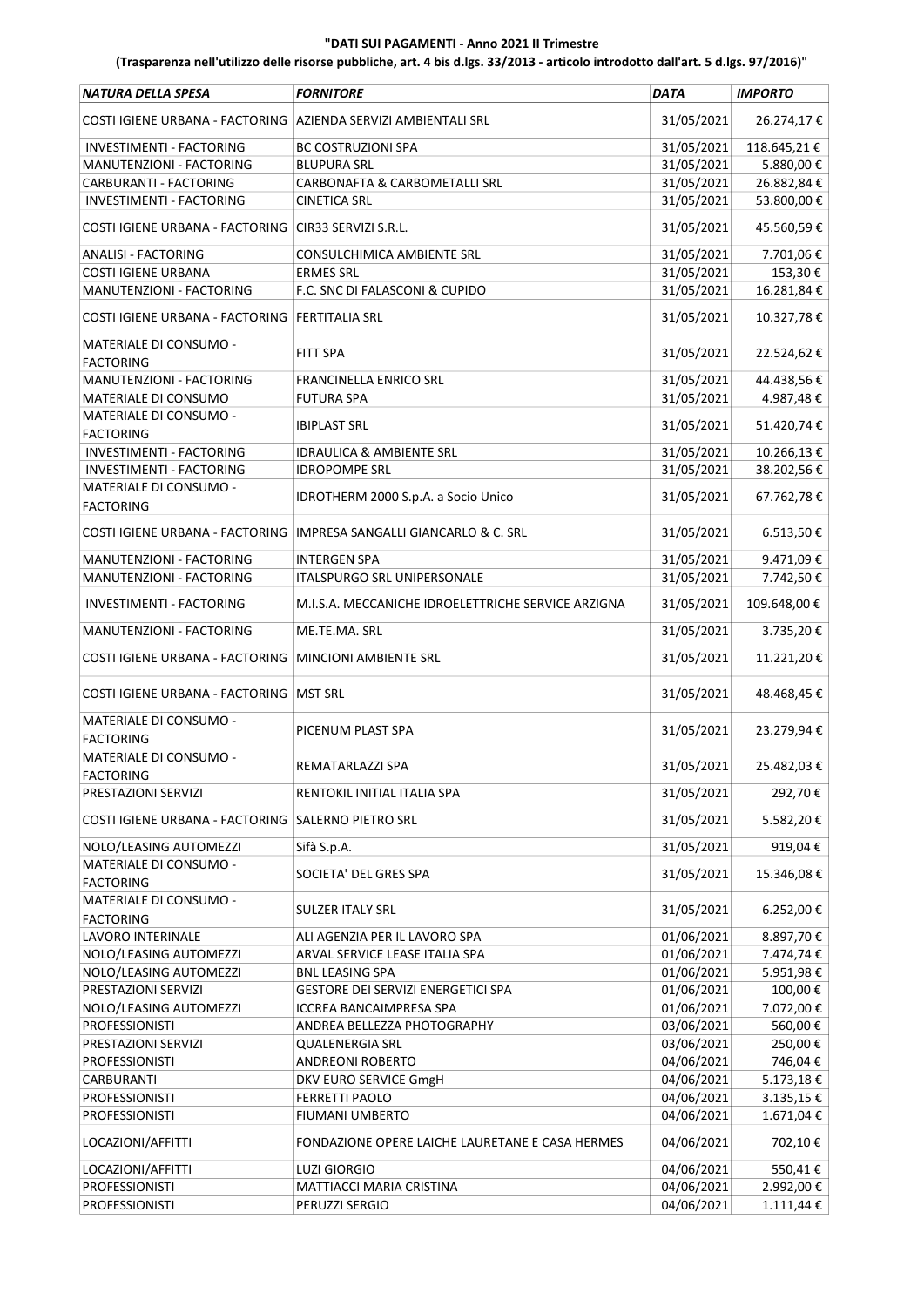| NATURA DELLA SPESA           | <b>FORNITORE</b>                                 | <b>DATA</b> | <b>IMPORTO</b> |
|------------------------------|--------------------------------------------------|-------------|----------------|
| <b>PROFESSIONISTI</b>        | RINALDELLI PIERPAOLO                             | 04/06/2021  | 4.699,80€      |
| LOCAZIONI/AFFITTI            | <b>SDRUBOLINI CECILIA</b>                        | 04/06/2021  | 306,08€        |
| PROFESSIONISTI               | STUDIO ASSOCIATO ING. FERRETTI & P.I. CAPODACQUA | 04/06/2021  | 524,55€        |
| <b>PROFESSIONISTI</b>        | <b>STUDIO LEGALE CIAFFI</b>                      | 04/06/2021  | 6.145,60€      |
| <b>PROFESSIONISTI</b>        | <b>VIRGINI PAOLO</b>                             | 04/06/2021  | 1.022,00€      |
| <b>PROFESSIONISTI</b>        | <b>ORPIANESI CARLO</b>                           | 06/06/2021  | 2.094,64€      |
| <b>AUTOCONSUMI</b>           | <b>ASTEA - AUTOCONSUMI</b>                       | 07/06/2021  | 1.401,36€      |
| ACQUISTO EE/GAS              | <b>ASTEA ENERGIA SPA</b>                         | 07/06/2021  | 24,41€         |
| PRESTAZIONI SERVIZI          | SDPROGET INDUSTRIAL SOFTWARE SRL                 | 07/06/2021  | 200,00€        |
| <b>AUTOCONSUMI</b>           | ASTEA - AUTOCONSUMI                              | 08/06/2021  | 4.514,55€      |
| <b>COSTI IGIENE URBANA</b>   | COREPLA                                          | 08/06/2021  | 4.014,13€      |
| <b>COSTI IGIENE URBANA</b>   | <b>GIANO SRL</b>                                 | 08/06/2021  | 190,80€        |
| LOCAZIONI/AFFITTI            | SEMINARIO VESCOVILE DI OSIMO                     | 09/06/2021  | 1.000,00€      |
| SERVIZI PER IL PERSONALE     | SODEXO BENEFITS E REWARDS SERVICES ITALIA SRL    | 10/06/2021  | 9.380,70€      |
| ACQUISTO GAS COGENERAZIONE - |                                                  |             |                |
| <b>FACTORING</b>             | ASTEA ENERGIA SPA                                | 11/06/2021  | 81.726,06€     |
| PRESTAZIONI SERVIZI          | <b>ARDESIA SRL</b>                               | 14/06/2021  | 75,00€         |
| LOCAZIONI/AFFITTI            | CATENA COSTRUZIONI DI CATENA ALESSANDRO & C SAS  | 14/06/2021  | 400,00€        |
| LOCAZIONI/AFFITTI            | <b>IMMOBILIARE BATTISTELLI SRL</b>               | 14/06/2021  | 567,34€        |
| <b>TELEFONICHE</b>           | <b>TIM SPA</b>                                   | 14/06/2021  | 6.470,33€      |
| ACQUISTO ACQUA - FACTORING   | ACQUAMBIENTE MARCHE SRL                          | 15/06/2021  | 47.006,39€     |
| PRESTAZIONI SERVIZI          | <b>IUBENDA SRL</b>                               | 15/06/2021  | 63,11€         |
| <b>PROFESSIONISTI</b>        | PROG&CONS SAS                                    | 15/06/2021  | 7.317,20€      |
| PRESTAZIONI SERVIZI          | UNI ENTE NAZIONALE ITALIANO DI UNIFICAZIONE      | 15/06/2021  | 35,00€         |
| <b>COSTI IGIENE URBANA</b>   | ECO.TRA.FIL. DI BALDI FT. & C. SNC               | 16/06/2021  | 426,35€        |
| NOLO/LEASING AUTOMEZZI       | ES MOBILITY SRL                                  | 16/06/2021  | 68,03€         |
| PRESTAZIONI SERVIZI          | OPERA GP SRL                                     | 16/06/2021  | 80,91€         |
| SERVIZI ALLA CLIENTELA       | POSTE ITALIANE SPA                               | 16/06/2021  | 511,92€        |
| CANONI E CONCESSIONI         | <b>ARPA MARCHE</b>                               | 17/06/2021  | 2.416,00€      |
| PRESTAZIONI SERVIZI          | <b>INFOCERT SPA</b>                              | 17/06/2021  | 50,00€         |
| PRESTAZIONI SERVIZI          | MAESTRALE CONSULTING SRL                         | 17/06/2021  | 520,00€        |
| PRESTAZIONI SERVIZI          | POSTEL SPA                                       | 17/06/2021  | 276,00€        |
| <b>COSTI IGIENE URBANA</b>   | CE.DI. MARCHE SOCIETA' COOPERATIVA               | 18/06/2021  | 761,95€        |
| SOFTWARE                     | LENOVO GLOBAL TECHNOLOGY ITALY SRL               | 18/06/2021  | 143,41€        |
| ACQUISTO EE/GAS              | ASTEA ENERGIA SPA                                | 21/06/2021  | 24.255,45€     |
| ACQUISTO EE/GAS - FACTORING  | <b>ASTEA ENERGIA SPA</b>                         | 21/06/2021  | 176.544,28€    |
| PRESTAZIONI SERVIZI          | DISTRIBUZIONE ELETTRICA ADRIATICA SPA            | 21/06/2021  | 357.039,95€    |
| CARBURANTI                   | DKV EURO SERVICE GmgH                            | 21/06/2021  | 4.666,09€      |
| MATERIALE DI CONSUMO -       |                                                  |             |                |
| <b>FACTORING</b>             | KORA SISTEMI INFORMATICI SRL UNIPERSONALE        | 21/06/2021  | 18.186,93€     |
| CARBURANTI                   | ANDREUCCI MARCO E C SAS                          | 22/06/2021  | 764,46€        |
| <b>TELEFONICHE</b>           | WIND TRE SPA                                     | 22/06/2021  | 2.407,86€      |
| CARBURANTI                   | BRACALENTE STEFANO STAZIONE SERVIZIO ESSO        | 23/06/2021  | 1.896,77€      |
| PRESTAZIONI SERVIZI          | <b>GISTAR GROUP SRL</b>                          | 23/06/2021  | 950,00€        |
| MATERIALE DI CONSUMO         | <b>LOGSTOR ITALIA SRL</b>                        | 23/06/2021  | 1.007,69€      |
| CARBURANTI                   | METANO 96                                        | 23/06/2021  | 129,28€        |
| CARBURANTI                   | RECAR DI SEVERINI ARMANDO SNC                    | 23/06/2021  | 117,21€        |
| <b>CARBURANTI</b>            | SIMONETTI MARIO SRL                              | 23/06/2021  | 2.582,41€      |
| <b>COSTI IGIENE URBANA</b>   | <b>ELISEI SANTE</b>                              | 24/06/2021  | 4.890,00 €     |
| PROFESSIONISTI               | ROMAGNOLI CLAUDIO                                | 24/06/2021  | 400,00€        |
| NOLO/LEASING AUTOMEZZI       | ALBA LEASING S.P.A.                              | 25/06/2021  | 452,80€        |
| <b>TELEFONICHE</b>           | NETOIP.COM SRL                                   | 25/06/2021  | 343,94€        |
| MATERIALE DI CONSUMO         | ORBITEC SRL                                      | 28/06/2021  | 750,00€        |
| CANONI E CONCESSIONI         | SOCIETA' PER L'ACQUEDOTTO DEL NERA SPA           | 28/06/2021  | 220.000,00€    |
| MATERIALE DI CONSUMO         | <b>AERZEN ITALIA SRL</b>                         | 29/06/2021  | 1.483,55 €     |
| COSTI IGIENE URBANA          | ANCONAMBIENTE SPA                                | 29/06/2021  | 658,75€        |
| SERVIZI ALLA CLIENTELA       | ANDREANI TRIBUTI SRL                             | 29/06/2021  | 1.128,69€      |
| MATERIALE DI CONSUMO         | <b>AQUILONE INSEGNE SRLS</b>                     | 29/06/2021  | 308,50€        |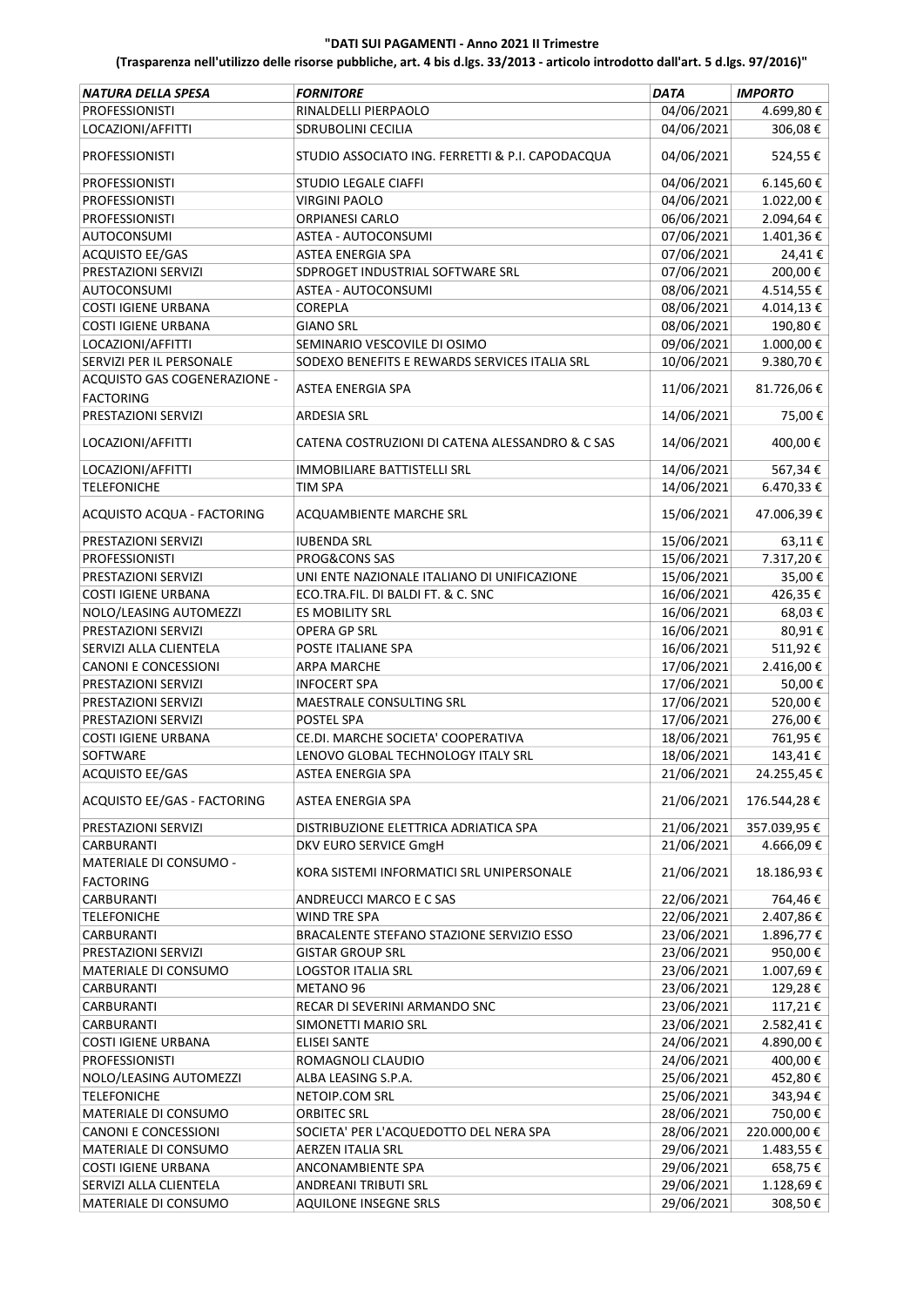| NATURA DELLA SPESA          | <b>FORNITORE</b>                                   | <b>DATA</b> | <b>IMPORTO</b> |
|-----------------------------|----------------------------------------------------|-------------|----------------|
| <b>INVESTIMENTI</b>         | ARTEMISIA CASA SRL                                 | 29/06/2021  | 2.380,00€      |
| PRESTAZIONI SERVIZI         | ATLANTE SOCIETA' COOPERATIVA SOCIALE ONLUS         | 29/06/2021  | 1.823,25€      |
| <b>COSTI IGIENE URBANA</b>  | AUTOTRASPORTI LEONI MARCO & C. SRL                 | 29/06/2021  | 280,00€        |
| PRESTAZIONI SERVIZI         | <b>AXITEA SPA</b>                                  | 29/06/2021  | 2.320,28€      |
| COSTI IGIENE URBANA         | AZIENDA SERVIZI AMBIENTALI SRL                     | 29/06/2021  | 99,96€         |
|                             |                                                    | 29/06/2021  | 327,00€        |
| MATERIALE DI CONSUMO        | AZOLVER ITALIA SRL                                 |             |                |
| <b>MANUTENZIONI</b>         | <b>BENFATTO E CASTAGNARI SNC</b>                   | 29/06/2021  | 457,52€        |
| SERVIZI PER IL PERSONALE    | <b>BIOS CENTER SRL</b>                             | 29/06/2021  | 2.596,00€      |
| SERVIZI PER IL PERSONALE    | BIOS SAS DI ALESSANDRINI FRANCESCA & C.            | 29/06/2021  | 397,01€        |
| <b>MATERIALE DI CONSUMO</b> | <b>BONTEMPI MICHELE SRL</b>                        | 29/06/2021  | 1.552,00€      |
| <b>INVESTIMENTI</b>         | <b>BRAVI SRL</b>                                   | 29/06/2021  | 1.030,00€      |
| COSTI IGIENE URBANA         | BREGA EUGENIO & C. S.R.L.                          | 29/06/2021  | 450,00€        |
| MATERIALE DI CONSUMO        | <b>BULLONERIE SERVADEI SRL</b>                     | 29/06/2021  | 925,78€        |
| PRESTAZIONI SERVIZI         | C.A.M. SAS DI MORRESI FAUSTO & C.                  | 29/06/2021  | 720,00€        |
| <b>PROFESSIONISTI</b>       | CACCHIARELLI MATTIA                                | 29/06/2021  | 677,21€        |
| MATERIALE DI CONSUMO        | CAGI DI GALIMBERTI MARINA                          | 29/06/2021  | 908,00€        |
| <b>MATERIALE DI CONSUMO</b> | <b>CAGI SRL</b>                                    | 29/06/2021  | 6.915,70€      |
| MATERIALE DI CONSUMO        | CAMBIELLI EDILFRIULI SPA                           | 29/06/2021  | 314,62€        |
| <b>MANUTENZIONI</b>         | <b>CAPASSO MORENO</b>                              | 29/06/2021  | 650,00€        |
| <b>COSTI IGIENE URBANA</b>  | CARBONAFTA & CARBOMETALLI SRL                      | 29/06/2021  | 819,00€        |
| <b>MATERIALE DI CONSUMO</b> | CARLO CAGNONI SPA                                  | 29/06/2021  | 156,72€        |
| MATERIALE DI CONSUMO        | CARPENTERIA METALLICA SRL UNIPERSONALE             | 29/06/2021  | 2.000,00€      |
| PRESTAZIONI SERVIZI         | CENTRO ASSISTENZA ECOLOGICA SRL                    | 29/06/2021  | 1.068,75€      |
| <b>COSTI DEPURAZIONE</b>    | CENTRO MARCHE ACQUE SRL                            | 29/06/2021  | 129.098,77€    |
| COSTI IGIENE URBANA         | CENTRO MARCHE ACQUE SRL                            | 29/06/2021  | 3.466,04€      |
| PRESTAZIONI SERVIZI         | CENTRO MARCHE ACQUE SRL                            | 29/06/2021  | 7.149,29€      |
| <b>MANUTENZIONI</b>         | CIMAF SNC DI CESARI & CESARETTI                    | 29/06/2021  | 2.749,50€      |
| <b>MANUTENZIONI</b>         | CO.M.A.R. SAS DI RAMAZZOTTI & C.                   | 29/06/2021  | 2.001,85€      |
| MATERIALE DI CONSUMO        | <b>COMMERSALD SPA</b>                              | 29/06/2021  | 1.491,10€      |
| MATERIALE DI CONSUMO        | CPL CONCORDIA SOC. COOP a.r.l.                     | 29/06/2021  | 470,00€        |
| PRESTAZIONI SERVIZI         | <b>CREDEMTEL SPA</b>                               | 29/06/2021  | 314,72€        |
| MATERIALE DI CONSUMO        | DE.CO.MAC snc DI GUAZZARONI STEFANO C.             | 29/06/2021  | 132,50€        |
| PRESTAZIONI SERVIZI         | <b>DELOITTE &amp; TOUCHE SPA</b>                   | 29/06/2021  | 6.400,00€      |
| PRESTAZIONI SERVIZI         | DOGMA SYSTEMS SRL                                  | 29/06/2021  | 260,00€        |
| <b>COSTI IGIENE URBANA</b>  | <b>ECO CONSUL SURL</b>                             | 29/06/2021  | 4.601,62€      |
| <b>COSTI IGIENE URBANA</b>  | <b>ECOSTAR SRL</b>                                 | 29/06/2021  | 5.000,00 €     |
| MATERIALE DI CONSUMO        | <b>EDIF SPA</b>                                    | 29/06/2021  | 3.749,16€      |
| MATERIALE DI CONSUMO        | EDIL MODERNA DI L. LANCIONI & C SAS                | 29/06/2021  | 108,00€        |
| SOFTWARE                    | EDP SQUARED SRL SEMPLIFICATA                       | 29/06/2021  | 300,00€        |
| MATERIALE DI CONSUMO        | EFFELLE SAS DI F. MONTECCHIANI & C.                | 29/06/2021  | 367,80€        |
| MATERIALE DI CONSUMO        | ELETTROCHIMICA CECI SPA                            | 29/06/2021  | 208,00€        |
| <b>MANUTENZIONI</b>         | ELLE SRL                                           | 29/06/2021  | 325,26€        |
| MATERIALE DI CONSUMO        | F.A.P.I. SRL                                       | 29/06/2021  | 2.961,00 €     |
| SERVIZI PER IL PERSONALE    | FARM. CARDINALI SNC                                | 29/06/2021  | 95,05€         |
| <b>TRASPORTI</b>            | FERCAM S.P.A.                                      | 29/06/2021  | 40,22€         |
| MATERIALE DI CONSUMO        | FONDERIA MINNOZZI SRL                              | 29/06/2021  | 3.915,00 €     |
| <b>INVESTIMENTI</b>         | <b>FORME SRL</b>                                   | 29/06/2021  | 1.584,00€      |
| <b>SOFTWARE</b>             | FORMULA IMPRESOFT SPA                              | 29/06/2021  | 1.050,00€      |
| <b>COSTI IGIENE URBANA</b>  | FRANCINELLA ENRICO SRL                             | 29/06/2021  | 174,30€        |
| <b>COSTI IGIENE URBANA</b>  | <b>FRANCIONI LUCIANO</b>                           | 29/06/2021  | 1.572,10€      |
| <b>MANUTENZIONI</b>         | FRINGUELLI di FRINGUELLI MAURO                     | 29/06/2021  | 2.335,00 €     |
| COSTI IGIENE URBANA         | G. LUCHETTA ROTTAMI SRL                            | 29/06/2021  | 500,00€        |
| <b>PROFESSIONISTI</b>       | Gallori Danilo                                     | 29/06/2021  | 488,00€        |
| COSTI IGIENE URBANA         | GARDEN'S MASTERS S.N.C. DI SDRUBOLINI MATTEO & RAP | 29/06/2021  | 3.600,00€      |
| <b>COSTI IGIENE URBANA</b>  | GASPARETTI SRL                                     | 29/06/2021  | 202,80€        |
| MATERIALE DI CONSUMO        | <b>GENERALE CALCESTRUZZI SRL</b>                   | 29/06/2021  | 665,28€        |
| MATERIALE DI CONSUMO        | <b>GF RICAMBI SRL</b>                              | 29/06/2021  | 164,66€        |
| MATERIALE DI CONSUMO        | <b>GIACCHETTA MARIO</b>                            | 29/06/2021  | 400,00€        |
| NOLO/LEASING AUTOMEZZI      | <b>GILMAR SRL</b>                                  | 29/06/2021  | 2.800,00 €     |
| MATERIALE DI CONSUMO        | <b>GIULIODORI SRL</b>                              | 29/06/2021  | 1.168,83€      |
| MATERIALE DI CONSUMO        | <b>GMG SRL</b>                                     | 29/06/2021  | 58,12€         |
|                             |                                                    |             |                |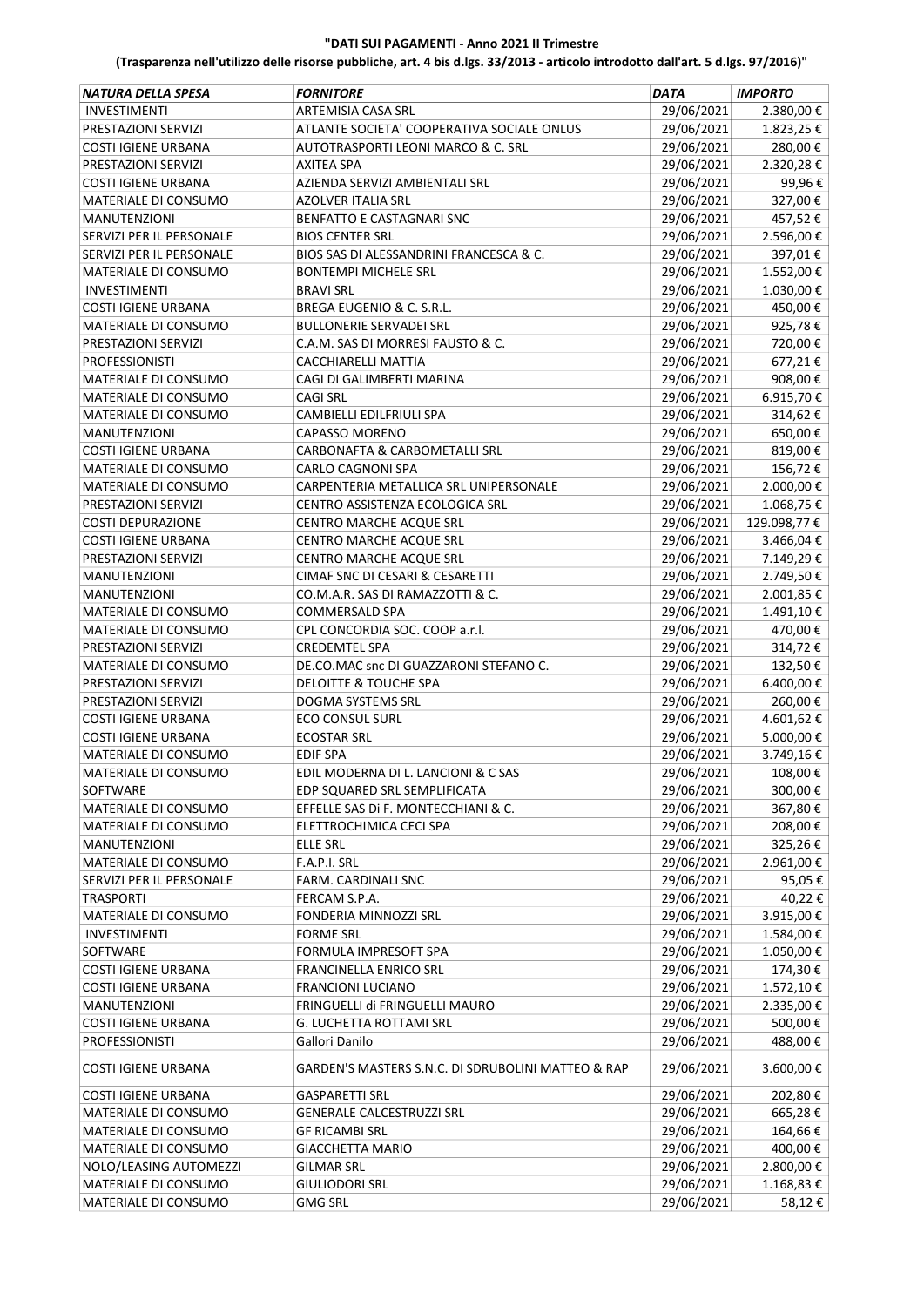| NATURA DELLA SPESA          | <b>FORNITORE</b>                                     | <b>DATA</b> | <b>IMPORTO</b> |
|-----------------------------|------------------------------------------------------|-------------|----------------|
| <b>MANUTENZIONI</b>         | GOMMAUTO DI PAOLUCCI & C. SNC                        | 29/06/2021  | 2.182,66€      |
| MATERIALE DI CONSUMO        | <b>HACH LANGE SRL</b>                                | 29/06/2021  | 671,65€        |
| MATERIALE DI CONSUMO        | HANS BRAND SRL                                       | 29/06/2021  | 191,40€        |
| <b>MANUTENZIONI</b>         | HGS SAS HUBER GUENTHER & C                           | 29/06/2021  | 311,23€        |
| MATERIALE DI CONSUMO        | HILTI ITALIA SPA                                     | 29/06/2021  | 299,00€        |
| SOFTWARE                    | I. & S. T. INTEGRAZIONI E SISTEMI TELEMATICI SRL     | 29/06/2021  | 270,00€        |
| NOLO/LEASING AUTOMEZZI      | <b>ICCREA BANCAIMPRESA SPA</b>                       | 29/06/2021  | 654,83€        |
| MATERIALE DI CONSUMO        | <b>IGUZZINI ILLUMINAZIONE SPA</b>                    | 29/06/2021  | 2.299,00€      |
| PRESTAZIONI SERVIZI         | <b>IMBALPLAST SRL</b>                                | 29/06/2021  | 4.173,75€      |
| MATERIALE DI CONSUMO        | <b>IMETER SRL</b>                                    | 29/06/2021  | 2.001,69€      |
| PRESTAZIONI SERVIZI         | <b>IMPRESA DI PULIZIE SABBATINI F. &amp; C SNC</b>   | 29/06/2021  | 3.060,00€      |
| <b>COSTI IGIENE URBANA</b>  | <b>IMPRESA SANGALLI GIANCARLO &amp; C. SRL</b>       | 29/06/2021  | 6.725,00€      |
| <b>MANUTENZIONI</b>         | <b>ITALAUTO 2 SRL</b>                                | 29/06/2021  | 368,46€        |
| <b>MANUTENZIONI</b>         | <b>ITALSPURGO SRL UNIPERSONALE</b>                   |             | 7.109,50€      |
|                             | <b>JOOG SRL</b>                                      | 29/06/2021  |                |
| MATERIALE DI CONSUMO        |                                                      | 29/06/2021  | 258,00€        |
| MATERIALE DI CONSUMO        | KAESER COMPRESSORI SRL                               | 29/06/2021  | 580,00€        |
| MATERIALE DI CONSUMO        | <b>KAMSTRUP ITALY S.R.L.</b>                         | 29/06/2021  | 8.700,00€      |
| MATERIALE DI CONSUMO        | <b>KRATOS SRL</b>                                    | 29/06/2021  | 6.343,00€      |
| MATERIALE DI CONSUMO        | KSB ITALIA SPA                                       | 29/06/2021  | 3.967,00€      |
| MATERIALE DI CONSUMO        | L.P. FERRAMENTA di LUCA PRINCIPI                     | 29/06/2021  | 1.833,46€      |
| <b>MATERIALE DI CONSUMO</b> | <b>LOGSTOR ITALIA SRL</b>                            | 29/06/2021  | 4.679,68€      |
| <b>INVESTIMENTI</b>         | MAC SRL                                              | 29/06/2021  | 2.881,20€      |
| <b>MANUTENZIONI</b>         | <b>MAC SRL</b>                                       | 29/06/2021  | 3.253,80€      |
| <b>COSTI IGIENE URBANA</b>  | <b>MACERO MACERATESE SRL</b>                         | 29/06/2021  | 1.326,20€      |
| PRESTAZIONI SERVIZI         | MAESTRALE CONSULTING SRL                             | 29/06/2021  | 260,00€        |
| MATERIALE DI CONSUMO        | MARINELLI PAOLO & C. SNC                             | 29/06/2021  | 590,29€        |
| <b>COSTI IGIENE URBANA</b>  | MAZZIERI MICHELE E F.LLI SNC                         | 29/06/2021  | 606,00€        |
| <b>MANUTENZIONI</b>         | ME.TE.MA. SRL                                        | 29/06/2021  | 380,00€        |
| MATERIALE DI CONSUMO        | ME.TE.MA. SRL                                        | 29/06/2021  | 90,00€         |
| <b>MANUTENZIONI</b>         | MORETTI ANTONIO & C. SNC                             | 29/06/2021  | 211,96€        |
| <b>INVESTIMENTI</b>         | <b>MOVITEC SRL</b>                                   | 29/06/2021  | 2.378,90€      |
| <b>MANUTENZIONI</b>         | <b>MOVITEC SRL</b>                                   | 29/06/2021  | 1.015,00€      |
| <b>MANUTENZIONI</b>         | <b>MTB SRLS</b>                                      | 29/06/2021  | 6.556,00€      |
| <b>MANUTENZIONI</b>         | NASUTI ELETTRONICA SURL                              | 29/06/2021  | 124,97€        |
| MATERIALE DI CONSUMO        | <b>NTI-NKE SRL</b>                                   | 29/06/2021  | 5.850,00€      |
| <b>MANUTENZIONI</b>         | NUOVA CARROZZERIA ADRIATICA SNC                      | 29/06/2021  | 219,00€        |
| MATERIALE DI CONSUMO        | NUOVA SAPI SRL                                       | 29/06/2021  | 394,13€        |
| <b>MANUTENZIONI</b>         | NUOVA TECNICA DI CARNEVALI & C. SNC                  | 29/06/2021  | 102,00 €       |
| MATERIALE DI CONSUMO        | O.R.D.I. SAS DI MARCHIONNE G. & C.                   | 29/06/2021  | 271,40€        |
| <b>MATERIALE DI CONSUMO</b> | OBO BETTERMANN SRL                                   | 29/06/2021  | 469,46€        |
|                             | OFFICINA MECCANICA 3M SNC DI MOSCA G. - MENGONI E. - |             |                |
| <b>MANUTENZIONI</b>         | MANGARRE D.                                          | 29/06/2021  | 59,50€         |
| ALTRE FORNIT.RESIDUALI      | OSIMO EDIZIONI DI VALERIA DENTAMARO                  | 29/06/2021  | 1.920,00€      |
| MATERIALE DI CONSUMO        | PALMIERI di PALMIERI MARTINO                         | 29/06/2021  | 286,00€        |
| <b>MANUTENZIONI</b>         | PARADIGMA DI MASSIMO PIERMARIA                       | 29/06/2021  | 665,00€        |
| <b>MANUTENZIONI</b>         | PESARESI RENATO SRL UNIPERSONALE                     | 29/06/2021  | 22,85€         |
|                             |                                                      |             |                |
| <b>INVESTIMENTI</b>         | PIERALISI MAIP SPA                                   | 29/06/2021  | 436,00€        |
| MATERIALE DI CONSUMO        | PIERALISI MAIP SPA                                   | 29/06/2021  | 939,00€        |
| MATERIALE DI CONSUMO        | PIETRO FIORENTINI SPA                                | 29/06/2021  | 6.587,75€      |
| PRESTAZIONI SERVIZI         | PRAUGEST SRL                                         | 29/06/2021  | 235,00€        |
| PRESTAZIONI SERVIZI         | PRESSCOM SRL                                         | 29/06/2021  | 1.550,00€      |
| MATERIALE DI CONSUMO        | <b>PSP SRL</b>                                       | 29/06/2021  | 1.966,80€      |
| MATERIALE DI CONSUMO        | RAVETTI SRL                                          | 29/06/2021  | 1.262,22€      |
| MATERIALE DI CONSUMO        | RIV RUBINETTERIE ITALIANE VELATTA SPA                | 29/06/2021  | 3.510,00 €     |
| MATERIALE DI CONSUMO        | RUBINETTERIE BRESCIANE BONOMI SPA                    | 29/06/2021  | 2.493,10€      |
| <b>PROFESSIONISTI</b>       | SANTINELLI CIRO                                      | 29/06/2021  | 1.125,00€      |
| MATERIALE DI CONSUMO        | SEAR SNC DI BRACONI G. & M.                          | 29/06/2021  | 5.240,55 €     |
| MATERIALE DI CONSUMO        | SEM SOCIETA' ELETTRODISTRIBUZIONE MARCHE SRL         | 29/06/2021  | 865,79€        |
| MATERIALE DI CONSUMO        | <b>SILWA SRL</b>                                     | 29/06/2021  | 810,23€        |
| MATERIALE DI CONSUMO        | SIR SAFETY SYSTEM SPA UNIPERSONALE                   | 29/06/2021  | 2.141,00 €     |
| MANUTENZIONI                | STACCHIETTI SERVICE SRL                              | 29/06/2021  | 58,77€         |
| MATERIALE DI CONSUMO        | <b>STURA SRL</b>                                     | 29/06/2021  | 459,67€        |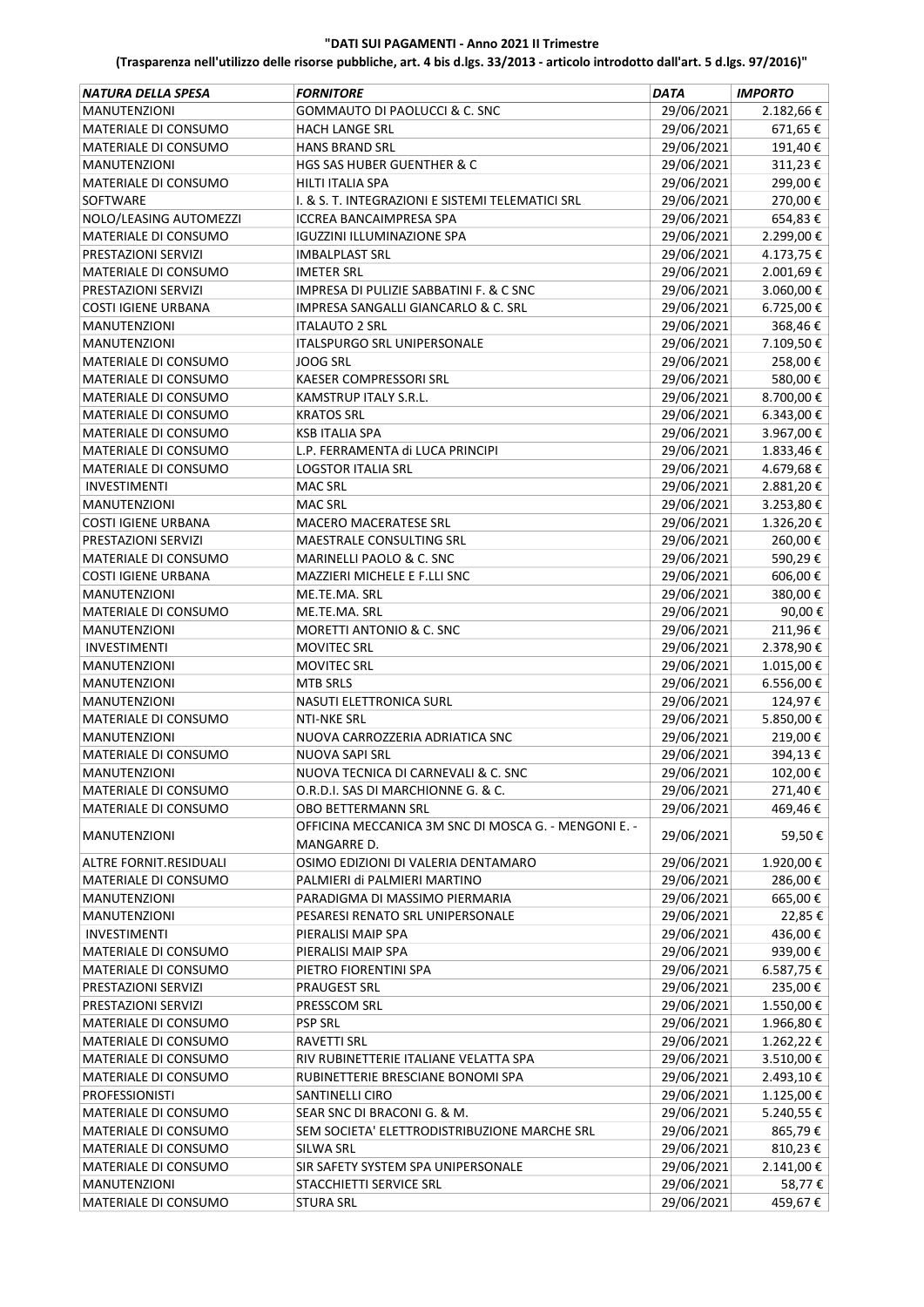| NATURA DELLA SPESA                                             | <b>FORNITORE</b>                                   | DATA       | <b>IMPORTO</b> |
|----------------------------------------------------------------|----------------------------------------------------|------------|----------------|
| <b>SOFTWARE</b>                                                | <b>TALEA CONSULTING SRL</b>                        | 29/06/2021 | 487,50€        |
| PROFESSIONISTI                                                 | <b>TANGHERLINI MIRCO</b>                           | 29/06/2021 | 5.820,00€      |
| MATERIALE DI CONSUMO                                           | <b>TELLURE ROTA SPA</b>                            | 29/06/2021 | 780,44€        |
| MATERIALE DI CONSUMO                                           | TERRIBILI RAIMONDO & C. SRL                        | 29/06/2021 | 1.360,00€      |
| MATERIALE DI CONSUMO                                           | <b>TESI SPA</b>                                    | 29/06/2021 | 2.346,40€      |
| MATERIALE DI CONSUMO                                           | <b>THERMOVAPOR SRL</b>                             | 29/06/2021 | 2.712,71€      |
| MATERIALE DI CONSUMO                                           | <b>TIFERNOGAS SRL</b>                              | 29/06/2021 | 70,00€         |
| <b>TELEFONICHE</b>                                             | TIM SPA                                            | 29/06/2021 | 8.352,28€      |
| <b>TELEFONICHE</b>                                             | TIM SPA                                            | 29/06/2021 | 132,00€        |
| COSTI IGIENE URBANA                                            | TM SERVIZI ECOLOGICI SRL                           | 29/06/2021 | 2.863,90€      |
| <b>TRASPORTI</b>                                               | TNT GLOBAL EXPRESS SPA                             | 29/06/2021 | 149,18€        |
| MATERIALE DI CONSUMO                                           | <b>TRAITAL SRL</b>                                 | 29/06/2021 | 2.482,60€      |
| COSTI IGIENE URBANA                                            | TRASPORTI ECOLOGICI CIRIONI ARDUINO SRL            | 29/06/2021 | 701,64€        |
| <b>TRASPORTI</b>                                               | TRK SRL                                            | 29/06/2021 | 1.503,50 €     |
| MATERIALE DI CONSUMO                                           | VACCARINI UFFICIO SRL                              | 29/06/2021 | 55,29€         |
| MATERIALE DI CONSUMO                                           | VE.MA.PLA. SRL                                     | 29/06/2021 | 15.126,22€     |
| PRESTAZIONI SERVIZI                                            | VEDETTA 2 MONDIALPOL SPA                           | 29/06/2021 | 750,00€        |
| PRESTAZIONI SERVIZI                                            | WOLTERS KLUWER ITALIA SRL                          | 29/06/2021 | 80,90€         |
| <b>MATERIALE DI CONSUMO</b>                                    | XYLEM WATER SOLUTIONS ITALIA SRL                   | 29/06/2021 | 1.170,40€      |
| <b>MANUTENZIONI</b>                                            | Z.P.Z. MACCHINE AGRICOLE SRL                       | 29/06/2021 | 1.350,00€      |
| COSTI DEPURAZIONE - FACTORING                                  | ACQUAMBIENTE MARCHE SRL                            | 30/06/2021 | 100.000,00€    |
| MANUTENZIONI - FACTORING                                       | <b>ACQUANET SRL</b>                                | 30/06/2021 | 3.590,00€      |
| MATERIALE DI CONSUMO -<br><b>FACTORING</b>                     | <b>ACQUANET SRL</b>                                | 30/06/2021 | 3.533,34€      |
| COSTI IGIENE URBANA - FACTORING                                | <b>AIMAG SPA</b>                                   | 30/06/2021 | 10.392,10€     |
| NOLO/LEASING AUTOMEZZI                                         | ALD AUTOMOTIVE ITALIA SRL                          | 30/06/2021 | 466,17€        |
| LAVORO INTERINALE - FACTORING                                  | ALI AGENZIA PER IL LAVORO SPA                      | 30/06/2021 | 24.310,62€     |
| <b>ANALISI - FACTORING</b>                                     | AMBIENTE LABORATORIO ANALISI DI CAPPELLA G.&C. SAS | 30/06/2021 | 4.163,04€      |
| <b>COSTI IGIENE URBANA</b>                                     | ASET spa                                           | 30/06/2021 | 11.804,97€     |
| ACQUISTO EE/GAS - FACTORING                                    | <b>ASTEA ENERGIA SPA</b>                           | 30/06/2021 | 38.528,38€     |
| PRESTAZIONI SERVIZI - FACTORING                                | ATLANTE SOCIETA' COOPERATIVA SOCIALE ONLUS         | 30/06/2021 | 3.475,00€      |
| <b>TRASPORTI</b>                                               | AUTOSTRADE PER L'ITALIA SPA                        | 30/06/2021 | 505,16€        |
| COSTI IGIENE URBANA - FACTORING AZIENDA SERVIZI AMBIENTALI SRL |                                                    | 30/06/2021 | 22.807,91€     |
| <b>MATERIALE DI CONSUMO -</b><br><b>FACTORING</b>              | <b>BALESTRA GIUSEPPE</b>                           | 30/06/2021 | 53.111,67€     |
| MANUTENZIONI - FACTORING                                       | BLUPURA SRL                                        | 30/06/2021 | 5.880,00€      |
| INVESTIMENTI - FACTORING                                       | CALZONI SPA                                        | 30/06/2021 | 5.750,00€      |
| CARBURANTI - FACTORING                                         | CARBONAFTA & CARBOMETALLI SRL                      | 30/06/2021 | 30.299,89€     |
| COSTI IGIENE URBANA - FACTORING                                | CARBONAFTA & CARBOMETALLI SRL                      | 30/06/2021 | 1.475,55€      |
| COSTI IGIENE URBANA - FACTORING CIR33 SERVIZI S.R.L.           |                                                    | 30/06/2021 | 43.117,35€     |
| PRESTAZIONI SERVIZI - FACTORING                                | CONSORZIO DI BONIFICA DELLE MARCHE                 | 30/06/2021 | 80.255,34€     |
| <b>ANALISI - FACTORING</b>                                     | CONSULCHIMICA AMBIENTE SRL                         | 30/06/2021 | 6.797,77€      |
| MATERIALE DI CONSUMO -<br><b>FACTORING</b>                     | ELETTROMECCANICA FAGGIOLATI SRL                    | 30/06/2021 | 4.908,00€      |
| COSTI IGIENE URBANA                                            | <b>ERMES SRL</b>                                   | 30/06/2021 | 118,35€        |
| MATERIALE DI CONSUMO -                                         |                                                    |            |                |
| <b>FACTORING</b>                                               | EUROSINTEX SRL                                     | 30/06/2021 | 5.385,60€      |
| MANUTENZIONI - FACTORING                                       | F.C. SNC DI FALASCONI & CUPIDO                     | 30/06/2021 | 14.386,54€     |
| COSTI IGIENE URBANA - FACTORING   FERTITALIA SRL               |                                                    | 30/06/2021 | 5.358,00€      |
| MATERIALE DI CONSUMO -                                         | FIP FORMATURA INIEZIONE POLIMERI SPA               | 30/06/2021 | 6.570,70€      |
| <b>FACTORING</b>                                               |                                                    |            |                |